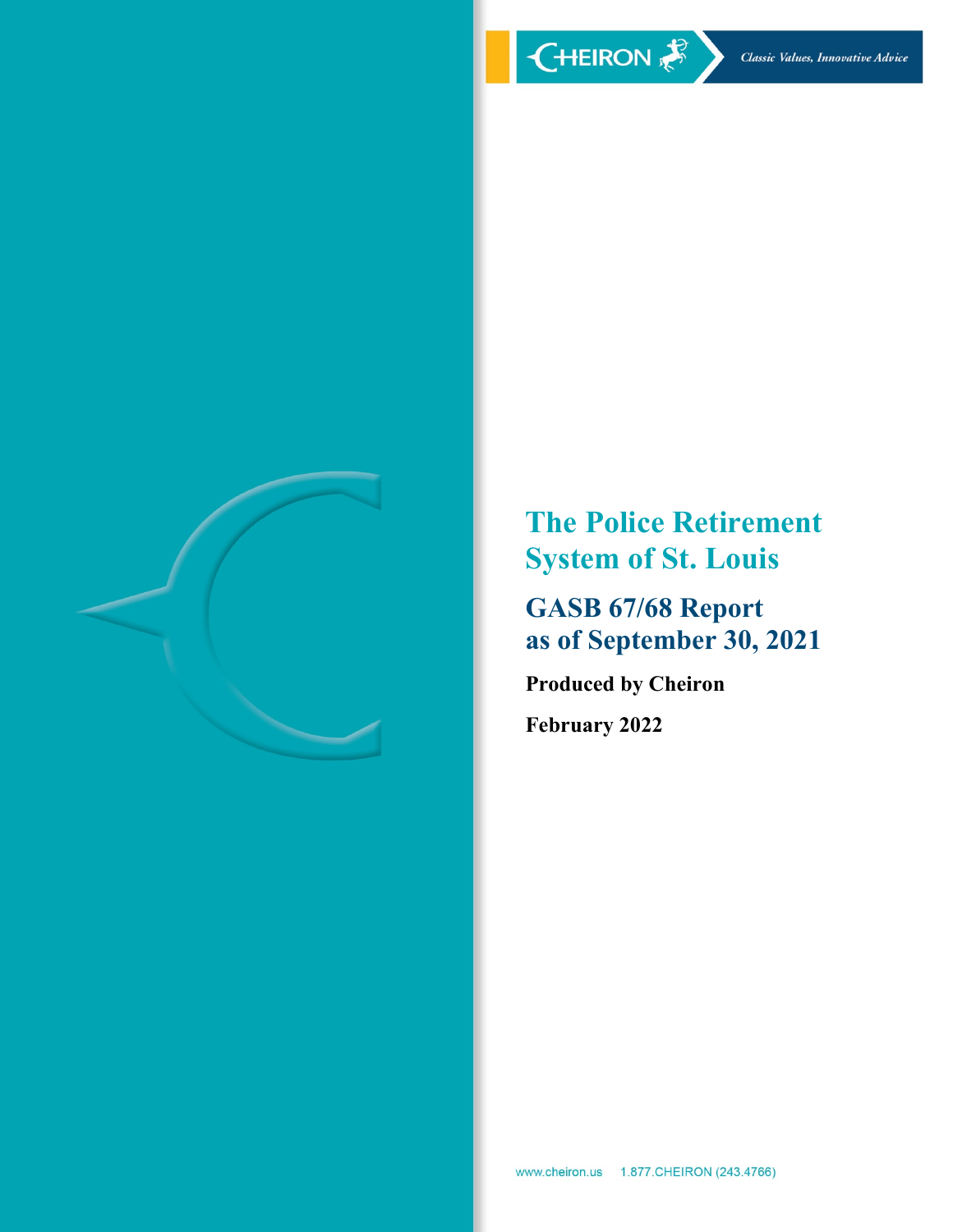# **TABLE OF CONTENTS**

| <b>Section</b>                  | <u>Page</u> |  |
|---------------------------------|-------------|--|
|                                 |             |  |
| Section I                       |             |  |
| Section II                      |             |  |
| Section III                     |             |  |
| Section IV                      |             |  |
| Section V                       |             |  |
| Section VI                      |             |  |
| <b>Section VII</b>              |             |  |
| <i><u><b>Appendices</b></u></i> |             |  |
| Appendix A                      |             |  |
| Appendix B                      |             |  |
| Appendix C                      |             |  |
| Appendix D                      |             |  |
| Appendix E                      |             |  |

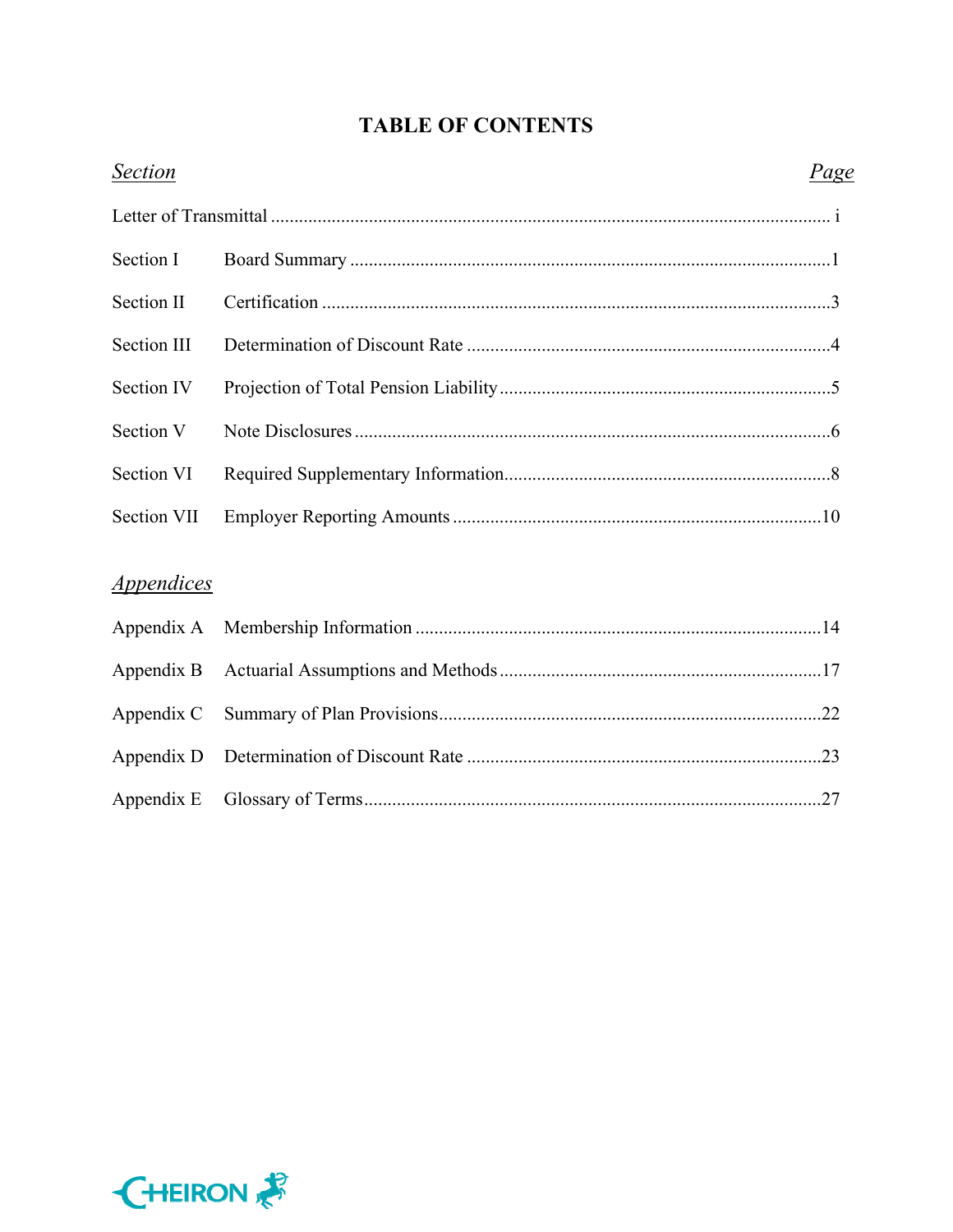# *LETTER OF TRANSMITTAL*

February 4, 2022

Board of Trustees The Police Retirement System of St. Louis 2020 Market Street St. Louis, Missouri 63101

Dear Members of the Board:

The purpose of this report is to provide accounting and financial disclosure information under GASB 67 for the Police Retirement System of St. Louis and under GASB 68 for the City of St. Louis. This information includes:

- Determination of the discount rate as of September 30, 2021,
- Projection of the Total Pension Liability from the valuation date to the measurement date,
- Calculation of the Net Pension Liability at the discount rate as well as discount rates 1% higher and lower than the discount rate,
- Changes in the Net Pension Liability,
- Schedule of Employer Contributions,
- Disclosure of Deferred Inflows and Outflows, and
- Calculation of the Annual Pension Expense for the System.

If you have any questions about the report or would like additional information, please let us know.

Sincerely, Cheiron

Stephen T. McElhaney, FSA, FCA, EA Michael J. Noble, FSA, FCA, EA Principal Consulting Actuary Principal Consulting Actuary

Patrick T. Nelson, FSA, CERA, EA Consulting Actuary

Will Undraar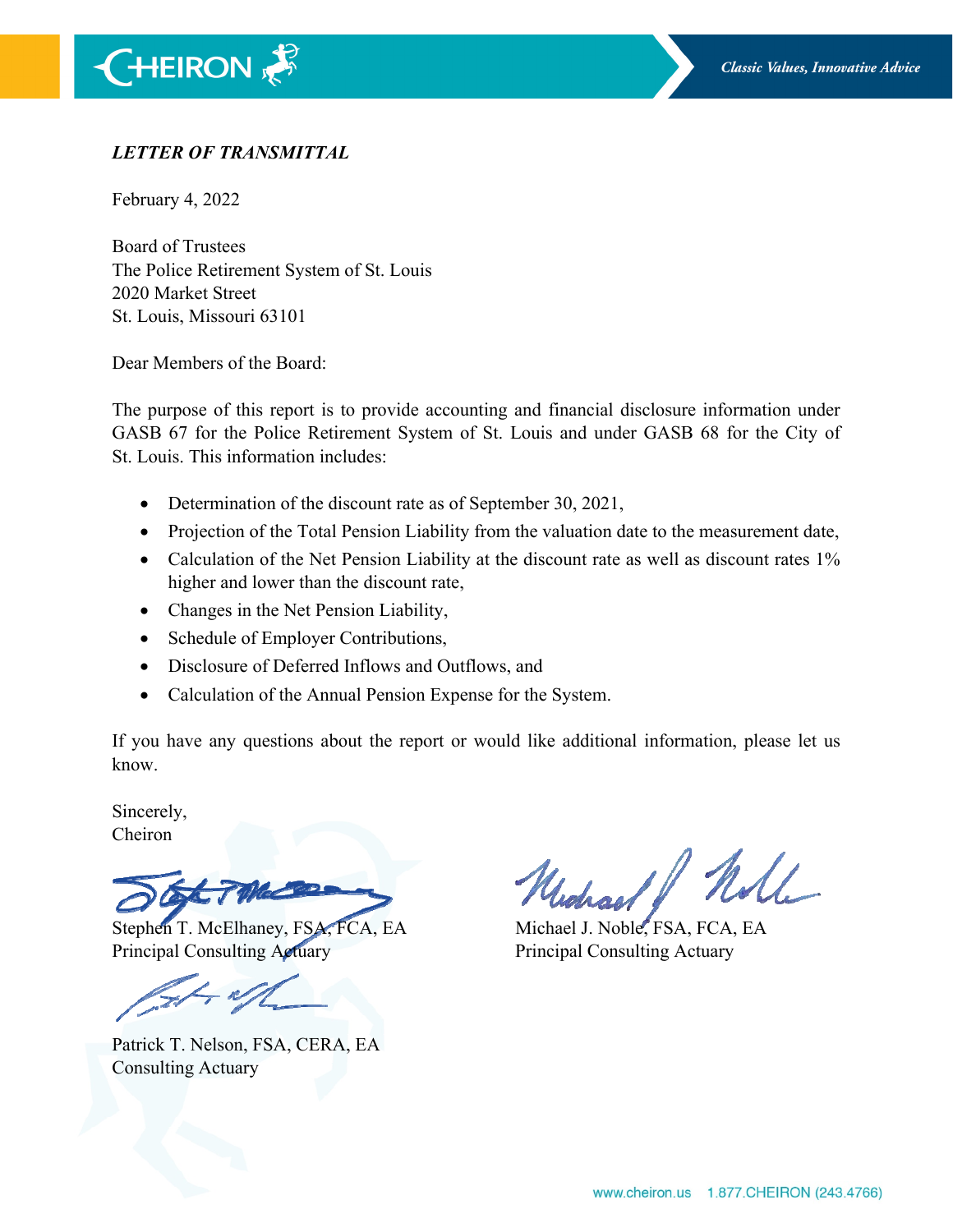# **SECTION I – BOARD SUMMARY**

The purpose of this report is to provide accounting and financial disclosure information under Governmental Accounting Standards Board Statements 67 and 68 for the Police Retirement System of St. Louis (System) and the City of St. Louis. This information includes:

- Determination of the discount rate as of September 30, 2021,
- Projection of the Total Pension Liability from the valuation date to the measurement date,
- Calculation of the Net Pension Liability at the discount rate as well as discount rates 1% higher and lower than the discount rate,
- Changes in the Net Pension Liability,
- Schedule of Employer Contributions,
- Disclosure of Deferred Inflows and Outflows, and
- Calculation of the Annual Pension Expense for the System.

# **Highlights**

The reporting date for the Police Retirement System of St. Louis is September 30, 2021. Measurements as of the reporting date are based on the fair value of assets as of September 30, 2021, and the Total Pension Liability as of the valuation date, October 1, 2020, projected to September 30, 2021. There have been changes in actuarial assumptions since the prior measurement date which had the net effect of decreasing the Net Pension Liability. Other than the change in assumptions, there were no significant events between the valuation date and the measurement date, so the update procedures only included the addition of service cost and interest cost offset by actual benefit payments, based on the revised assumptions.

Whereas there remains a lot of uncertainty during the COVID-19 pandemic, we continue to monitor developments and the impact it may have on the System. Actual experience, both demographic and economic, will be reflected in subsequent valuations as experience emerges.

The table below provides a summary of the key results during this reporting period.

| <b>Summary of Results</b>                                      |                                                        |                                             |      |                                           |  |  |  |  |  |  |  |
|----------------------------------------------------------------|--------------------------------------------------------|---------------------------------------------|------|-------------------------------------------|--|--|--|--|--|--|--|
| <b>Measurement Date</b>                                        |                                                        |                                             |      |                                           |  |  |  |  |  |  |  |
|                                                                | <b>September 30, 2021</b><br><b>September 30, 2020</b> |                                             |      |                                           |  |  |  |  |  |  |  |
| Net Pension Liability<br>Deferred Outflows<br>Deferred Inflows | \$                                                     | 225, 146, 431<br>(14,097,587)<br>81,166,554 | - \$ | 359,733,083<br>(85,600,336)<br>10,948,561 |  |  |  |  |  |  |  |
| Net Impact on Statement of Net Position                        | S                                                      | 292, 215, 398                               | -\$  | 285,081,308                               |  |  |  |  |  |  |  |
| Pension Expense (\$ Amount)<br>Pension Expense (% of Payroll)  | \$                                                     | 39,973,124<br>48.12%                        | - S  | 46,378,876<br>56.12%                      |  |  |  |  |  |  |  |

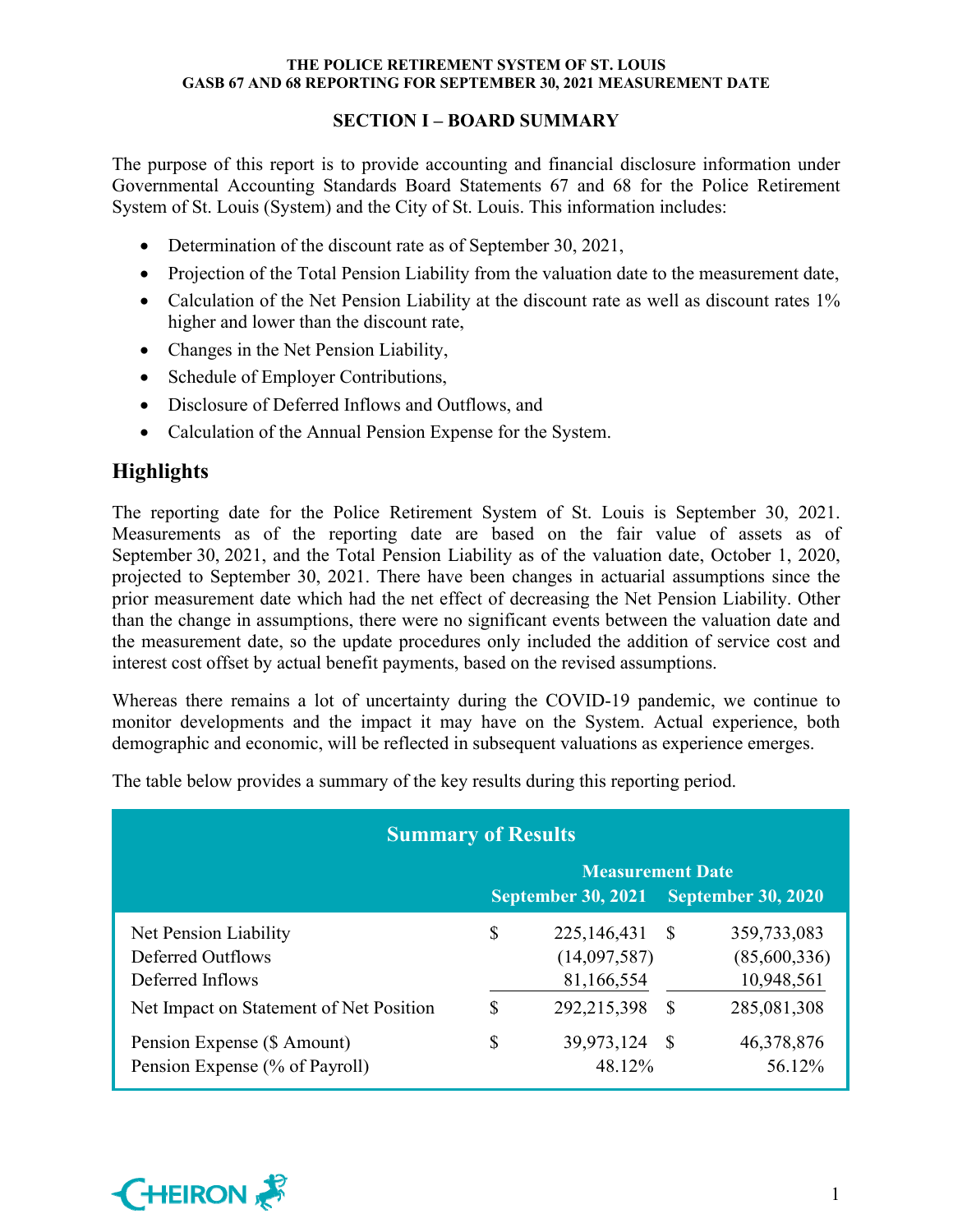#### **SECTION I – BOARD SUMMARY**

The Net Pension Liability (NPL) decreased approximately \$134.6 million since the prior measurement date, primarily due to an investment gain. An actuarial gain and a change in actuarial assumptions helped to further reduce the NPL. The investment gain is recognized over five years, and the actuarial gain and assumption changes are recognized over the average remaining service life, which is three years. Unrecognized amounts are reported as deferred inflows and deferred outflows. As of the end of the reporting year, the System and the City would report a Net Pension Liability of \$225,146,431, Deferred Inflows of \$81,166,554, and Deferred Outflows of \$14,097,587. Consequently, the net impact on the City's Statement of Net Position due to the System would be \$292,215,398 at the end of the reporting year. In addition, any contributions between the measurement date and the City's reporting date would be reported as deferred outflows to offset the cash outflow reported.

For the measurement year ending September 30, 2021, the annual pension expense is \$39,973,124 or 48.12% of covered-employee payroll. This amount is not equal to the City's contribution to the System (\$32,839,034), but instead represents the change in the net impact on the City's Statement of Net Position plus employer contributions (\$292,215,398 – \$285,081,308 + \$32,839,034). The pension expense for the current year is less than the expense for the prior year. Volatility in pension expense from year to year is to be expected. It will largely be driven by investment gains or losses, but other changes, such as changes in assumptions, can also have a significant impact. A breakdown of the components of the net pension expense is shown in the report.

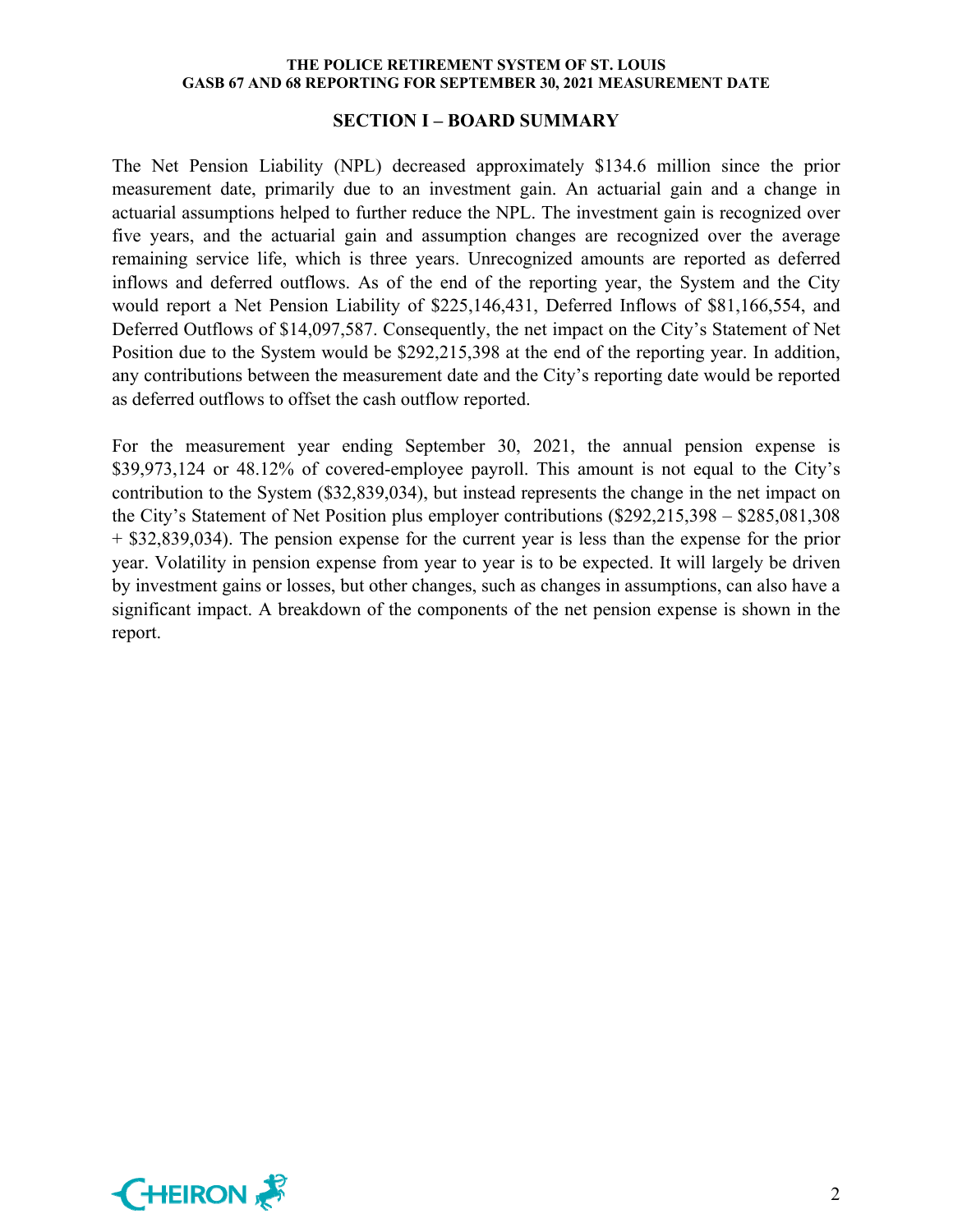#### **SECTION II – CERTIFICATION**

The purpose of this report is to provide accounting and financial reporting information under GASB 67 for the Police Retirement System of St. Louis and under GASB 68 for the City of St. Louis. This report is for the use of the Police Retirement System, the City of St. Louis, and their auditors in preparing financial reports in accordance with applicable law and accounting requirements. This report is not appropriate for other purposes, including the measurement of funding requirements for the System or estimating the price to settle the System's obligations.

In preparing our report, we relied on information (some oral and some written) supplied by the System. This information includes, but is not limited to, the plan provisions, employee data, and financial information. In accordance with the Actuarial Standard of Practice No. 23, we performed an informal examination of the obvious characteristics of the data for reasonableness and consistency and found the data to be appropriate for Actuarial Valuation purposes.

Future actuarial measurements may differ significantly from the current measurements due to such factors as the following: plan experience differing from that anticipated by the economic or demographic assumptions; changes in economic or demographic assumptions; and changes in plan provisions or applicable law.

The membership data and plan provisions are the same as were described in the October 1, 2020 Actuarial Valuation Report. The actuarial assumptions, including both the discount rate and other assumptions, have been updated following an experience study performed by Cheiron subsequent to the October 1, 2020 actuarial valuation. These assumptions, except for the blended discount rate described in Section III, are the same as will be used for the October 1, 2021 actuarial valuation.

This report and its contents have been prepared in accordance with generally recognized and accepted actuarial principles and practices and our understanding of the Code of Professional Conduct and applicable Actuarial Standards of Practice set out by the Actuarial Standards Board, as well as applicable laws and regulations. Furthermore, as credentialed actuaries, we meet the Qualification Standards of the American Academy of Actuaries to render the opinion contained in this report. This report does not address any contractual or legal issues. We are not attorneys, and our firm does not provide any legal services or advice.

This report was prepared for the Police Retirement System of St. Louis for the purposes described herein and for the use by the Plan auditor in completing an audit related to the matters herein. Other users of this report are not intended users as defined in the Actuarial Standards of Practice, and Cheiron assumes no duty or liability to such other users.

Sincerely, Cheiron

Stephen T. McElhaney, FSA, FCA, EA Michael J. Noble, FSA, FCA, EA Principal Consulting Actuary Principal Consulting Actuary

Patrick T. Nelson, FSA, CERA, EA Consulting Actuary



Principal Consulting Actuary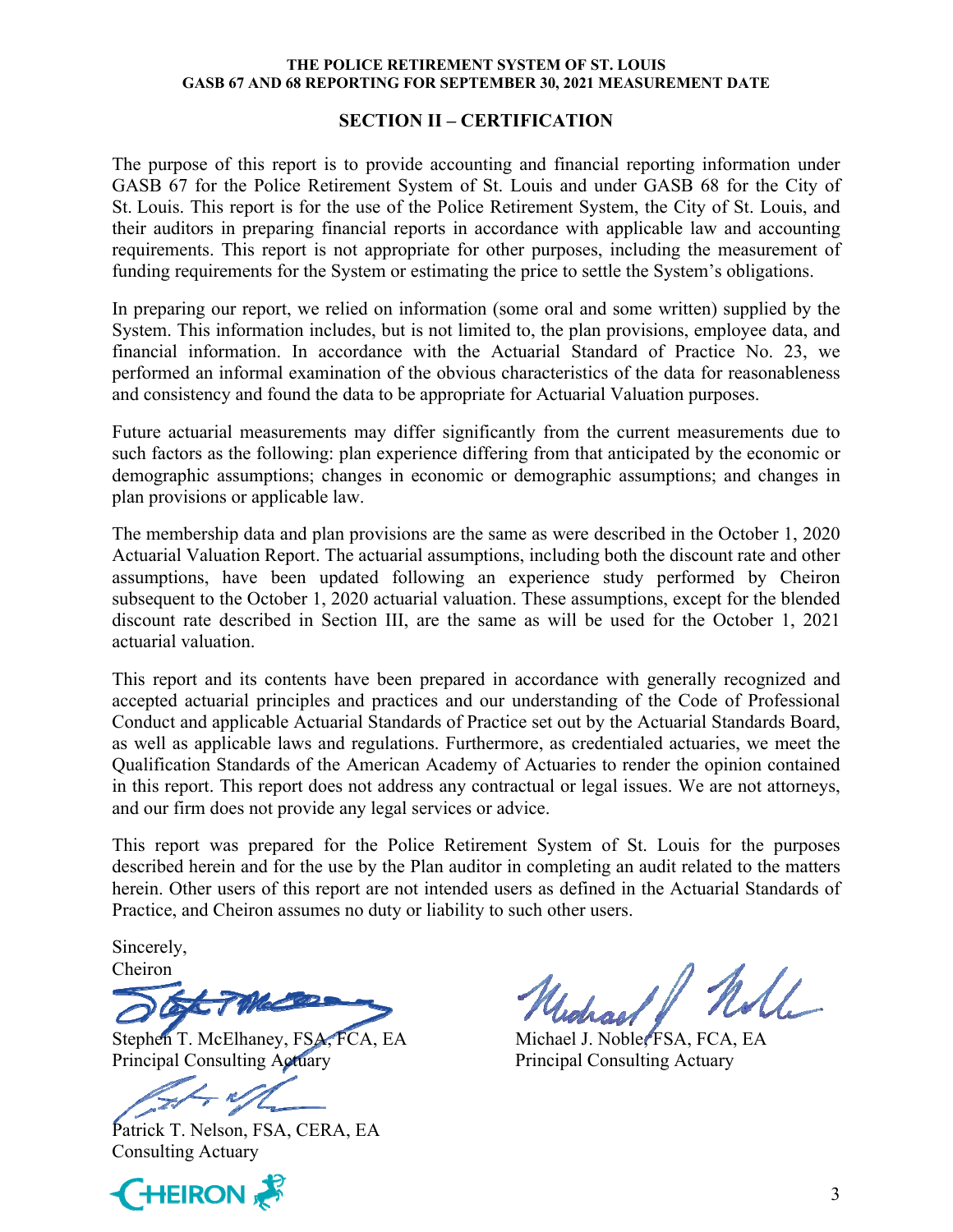### **SECTION III – DETERMINATION OF DISCOUNT RATE**

The City's funding policy is to contribute exactly the Actuarially Determined Contribution annually. This contribution is equal to the employer's normal cost. The employer's normal cost is calculated according to the Aggregate Actuarial Cost Method and is equal to the actuarial present value of future benefits minus the sum of the actuarial value of assets and the present value of future employee contributions, funded over the present value of future salary for current participants.

The discount rate used to measure the Total Pension Liability is 6.51% which is a blend of the assumed long-term expected rate of return of 7.00% on System investments and a municipal bond index rate of 2.26% based on the Bond Buyer GO 20-Year Municipal Bond Index as of September 30, 2021. Following the procedures described in paragraphs 39 - 45 of GASB Statement 67, projections of the System's fiduciary net position have indicated that it is not expected to be sufficient to make projected benefit payments for current Plan members after 2074. Therefore, the portion of future projected benefit payments after 2074 are discounted at the municipal bond index rate. The results of these projections are shown in the chart below.



This discount rate is intended to be used for accounting and financial reporting but is not appropriate for estimating the price to settle the plan's liability.

A similar calculation was made as of September 30, 2020 and the fiduciary net position was only expected to be sufficient to make projected benefit payments for current members until 2066. Thus using a blend of the assumed long-term expected rate of return of 7.50% on System investments and a municipal bond index rate of 2.21%, this calculation resulted in a blended discount rate of 6.33% as of September 30, 2020.

The projection of cash flows used to determine the discount rate assumed that employer contributions continued to be made in accordance with the contribution policy in effect for the July 1, 2020 actuarial valuation.

Appendix D shows the details of this calculation.

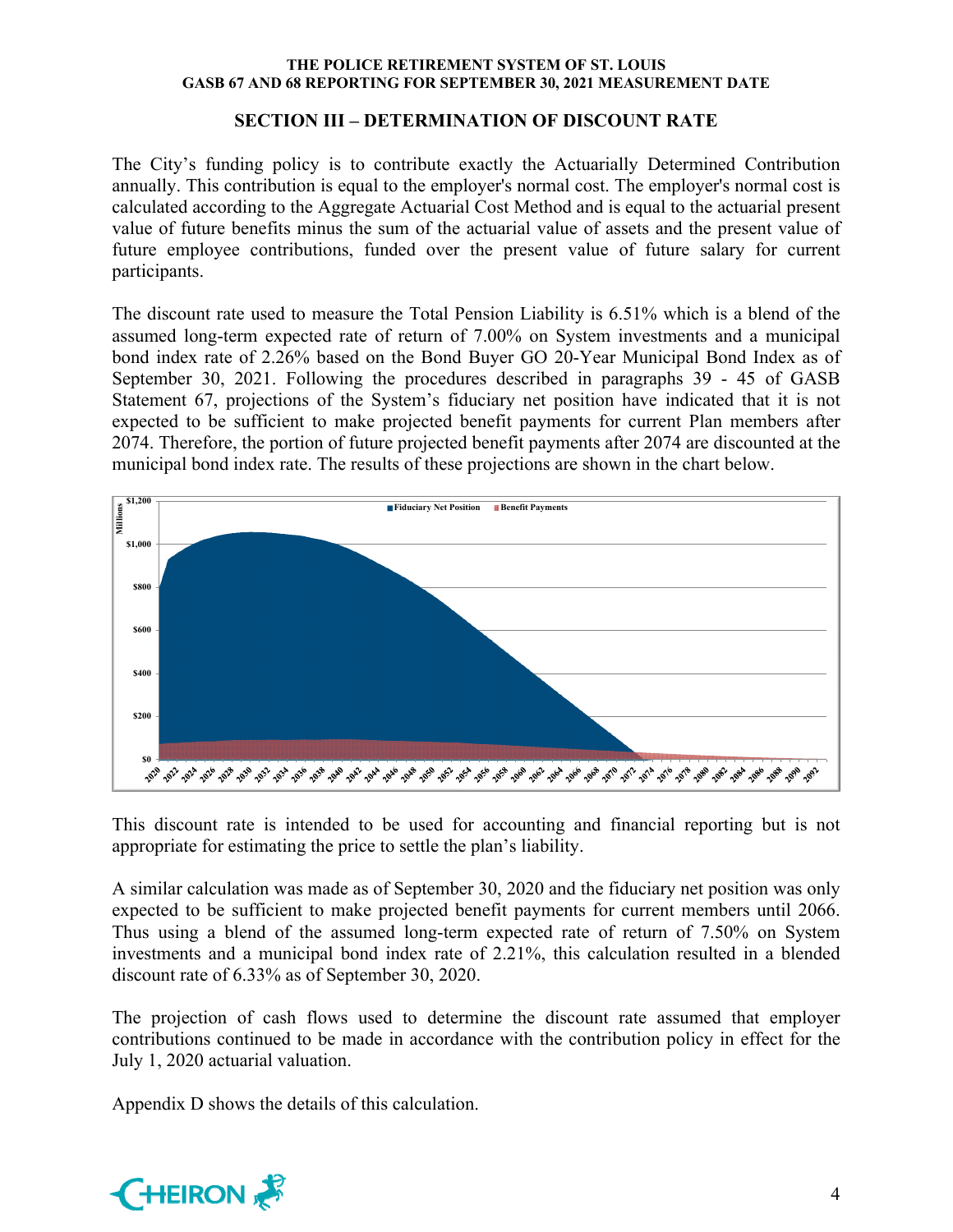### **SECTION IV – PROJECTION OF TOTAL PENSION LIABILITY**

The Total Pension Liability (TPL) at the end of the measurement year, September 30, 2021, is measured as of a valuation date of October 1, 2020 and projected to September 30, 2021. There were no significant events during the projection period of which we are aware. Because the TPL shown in the prior report was measured as of September 30, 2019 and projected to September 30, 2020, as well as being determined using different actuarial assumptions, it will not match the amounts measured as of September 30, 2020 that are shown in this exhibit.

The table below shows the projection of the TPL at discount rates equal to the rate used for disclosure and plus and minus one percent from the rate used for disclosure.

| <b>Projection of Total Pension Liability from Valuation to Measurement Date</b> |    |               |     |                |     |               |  |  |  |  |  |
|---------------------------------------------------------------------------------|----|---------------|-----|----------------|-----|---------------|--|--|--|--|--|
| <b>Discount Rate</b>                                                            |    | $5.51\%$      |     | 6.51%          |     | $7.51\%$      |  |  |  |  |  |
| <b>Valuation Total Pension Liability, September 30, 2020</b>                    |    |               |     |                |     |               |  |  |  |  |  |
| Actives                                                                         | S  | 266,815,083   | - S | 224,091,629 \$ |     | 190,388,047   |  |  |  |  |  |
| DROP and Re-entered                                                             |    | 225,873,250   |     | 202,905,785    |     | 184, 134, 151 |  |  |  |  |  |
| Retirees                                                                        |    | 778,961,061   |     | 711,578,232    |     | 654, 328, 882 |  |  |  |  |  |
| <b>Total</b>                                                                    | \$ | 1,271,649,394 | S   | 1,138,575,646  | \$. | 1,028,851,080 |  |  |  |  |  |
| <b>Service Cost</b>                                                             |    | 21,675,242    |     | 17,375,502     |     | 14,156,451    |  |  |  |  |  |
| <b>Benefit Payments</b>                                                         |    | 71,382,914    |     | 71,382,914     |     | 71,382,914    |  |  |  |  |  |
| <b>Interest</b>                                                                 |    | 68,716,797    |     | 72,391,049     |     | 75,156,760    |  |  |  |  |  |
| <b>Total Pension Liability, September 30, 2021</b>                              | \$ | 1,290,658,519 | \$. | 1,156,959,283  | S   | 1,046,781,377 |  |  |  |  |  |

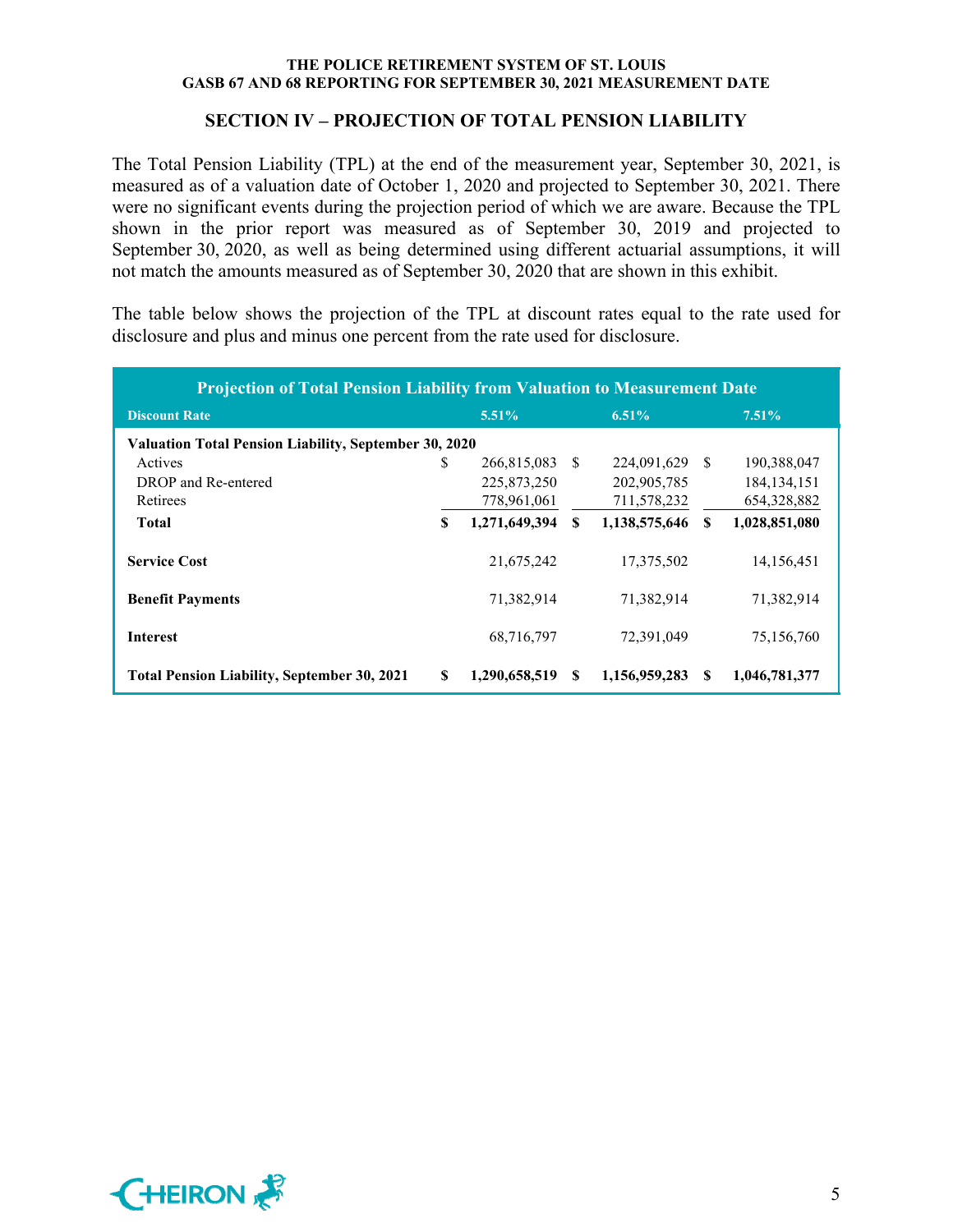#### **SECTION V – NOTE DISCLOSURES**

The table below shows the changes in the Total Pension Liability (TPL), the Plan Fiduciary Net Position (i.e., fair value of System assets), and the Net Pension Liability (NPL) during the Measurement Year.

| <b>Change in Net Pension Liability</b>             |                            |                                                 |    |                                                       |    |                 |  |  |  |  |  |
|----------------------------------------------------|----------------------------|-------------------------------------------------|----|-------------------------------------------------------|----|-----------------|--|--|--|--|--|
|                                                    | <b>Increase (Decrease)</b> |                                                 |    |                                                       |    |                 |  |  |  |  |  |
|                                                    |                            | <b>Total Pension</b><br><b>Liability</b><br>(a) |    | <b>Net Pension</b><br><b>Liability</b><br>$(a) - (b)$ |    |                 |  |  |  |  |  |
| <b>Balances at September 30, 2020</b>              | \$.                        | 1,158,383,361                                   | \$ | 798,650,278                                           | S. | 359,733,083     |  |  |  |  |  |
| Changes for the year:                              |                            |                                                 |    |                                                       |    |                 |  |  |  |  |  |
| Service cost                                       |                            | 20,487,163                                      |    |                                                       |    | 20,487,163      |  |  |  |  |  |
| Interest                                           |                            | 71,739,532                                      |    |                                                       |    | 71,739,532      |  |  |  |  |  |
| Changes of benefits                                |                            | $\Omega$                                        |    |                                                       |    | $\Omega$        |  |  |  |  |  |
| Differences between expected and actual experience |                            | (16,689,147)                                    |    |                                                       |    | (16,689,147)    |  |  |  |  |  |
| Changes of assumptions                             |                            | (5,578,712)                                     |    |                                                       |    | (5,578,712)     |  |  |  |  |  |
| Contributions - employer                           |                            |                                                 |    | 32,839,034                                            |    | (32,839,034)    |  |  |  |  |  |
| Contributions - member                             |                            |                                                 |    | 5,898,084                                             |    | (5,898,084)     |  |  |  |  |  |
| Net investment income                              |                            |                                                 |    | 167,232,266                                           |    | (167, 232, 266) |  |  |  |  |  |
| Benefit payments                                   |                            | (71, 382, 914)                                  |    | (71, 382, 914)                                        |    | $\theta$        |  |  |  |  |  |
| Administrative expense                             |                            |                                                 |    | (1,423,896)                                           |    | 1,423,896       |  |  |  |  |  |
| Net changes                                        |                            | (1,424,078)                                     |    | 133, 162, 574                                         |    | (134, 586, 652) |  |  |  |  |  |
| <b>Balances at September 30, 2021</b>              |                            | 1,156,959,283                                   | S  | 931,812,852                                           | S  | 225,146,431     |  |  |  |  |  |

During the measurement year, the NPL decreased by approximately \$134.6 million. The service cost and interest cost increased the NPL by approximately \$92.2 million while contributions and investment returns offset by administrative expenses decreased the NPL by approximately \$204.5 million.

There were no changes in benefits during the year. There were actuarial experience gains during the year of approximately \$16.7 million. Assumption changes decreased the NPL by \$5.6 million.

Changes in the discount rate affect the measurement of the TPL. Lower discount rates produce a higher TPL and higher discount rates produce a lower TPL. Because the discount rate does not affect the measurement of assets, the percentage change in the NPL can be very significant for a relatively small change in the discount rate. The table on the next page shows the sensitivity of the NPL to the discount rate.

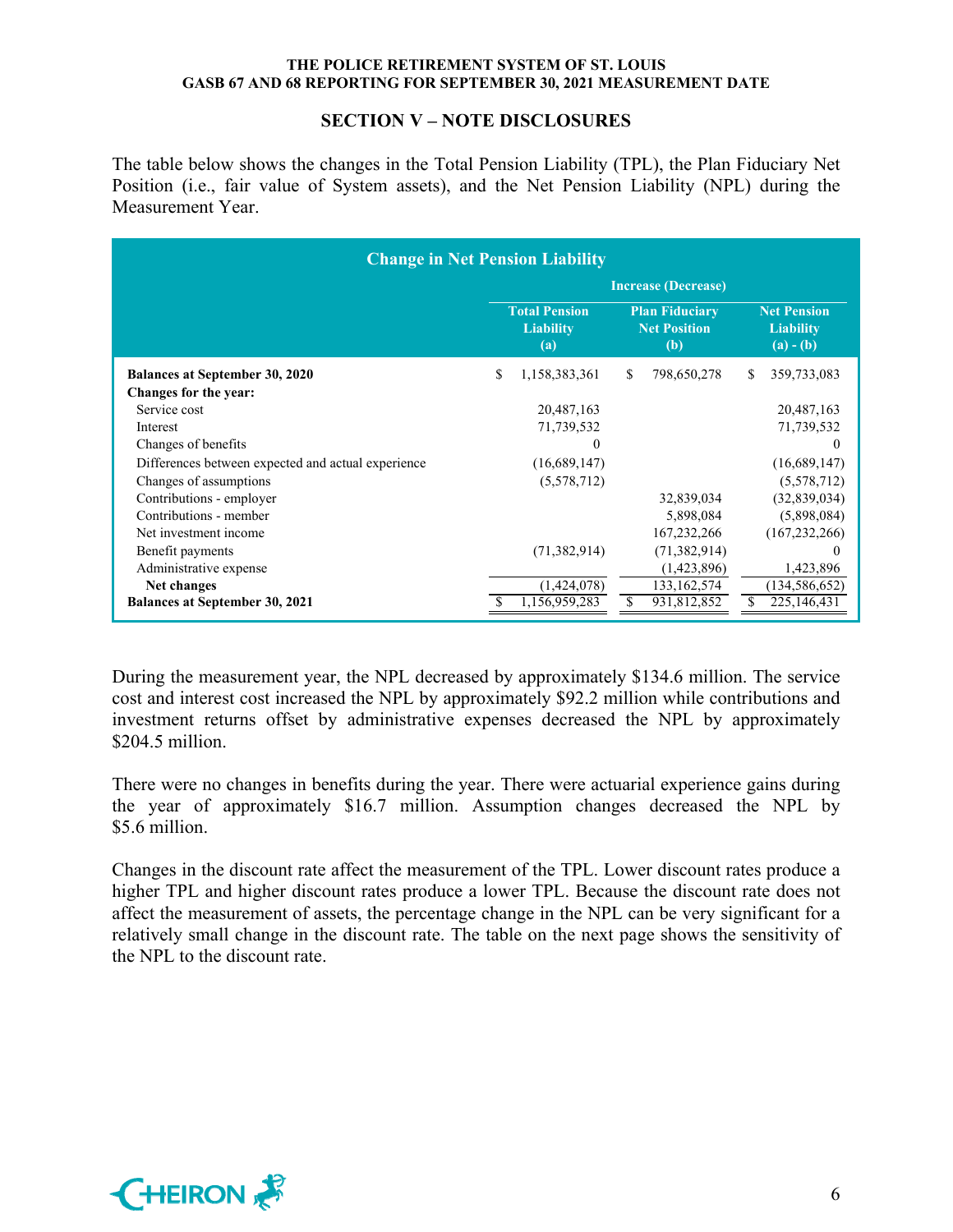| <b>Sensitivity of Net Pension Liability to Changes in Discount Rate</b>                                |  |                                   |  |                                     |  |                                   |  |  |  |  |  |
|--------------------------------------------------------------------------------------------------------|--|-----------------------------------|--|-------------------------------------|--|-----------------------------------|--|--|--|--|--|
|                                                                                                        |  | $1\%$<br><b>Decrease</b><br>5.51% |  | <b>Discount</b><br>Rate<br>$6.51\%$ |  | $1\%$<br><b>Increase</b><br>7.51% |  |  |  |  |  |
| <b>Total Pension Liability</b><br>Plan Fiduciary Net Position                                          |  | \$1,290,658,519<br>931,812,852    |  | \$1,156,959,283<br>931,812,852      |  | \$1,046,781,377<br>931,812,852    |  |  |  |  |  |
| Net Pension Liability<br>Plan Fiduciary Net Position as a<br>Percentage of the Total Pension Liability |  | 358,845,667<br>$72.2\%$           |  | 225,146,431<br>80.5%                |  | 114,968,525<br>89.0%              |  |  |  |  |  |

## **SECTION V – NOTE DISCLOSURES**

A one percent decrease in the discount rate increases the TPL by approximately 11.6% and increases the NPL by approximately 59.4%. A one percent increase in the discount rate decreases the TPL by approximately 9.5% and decreases the NPL by approximately 48.9%.

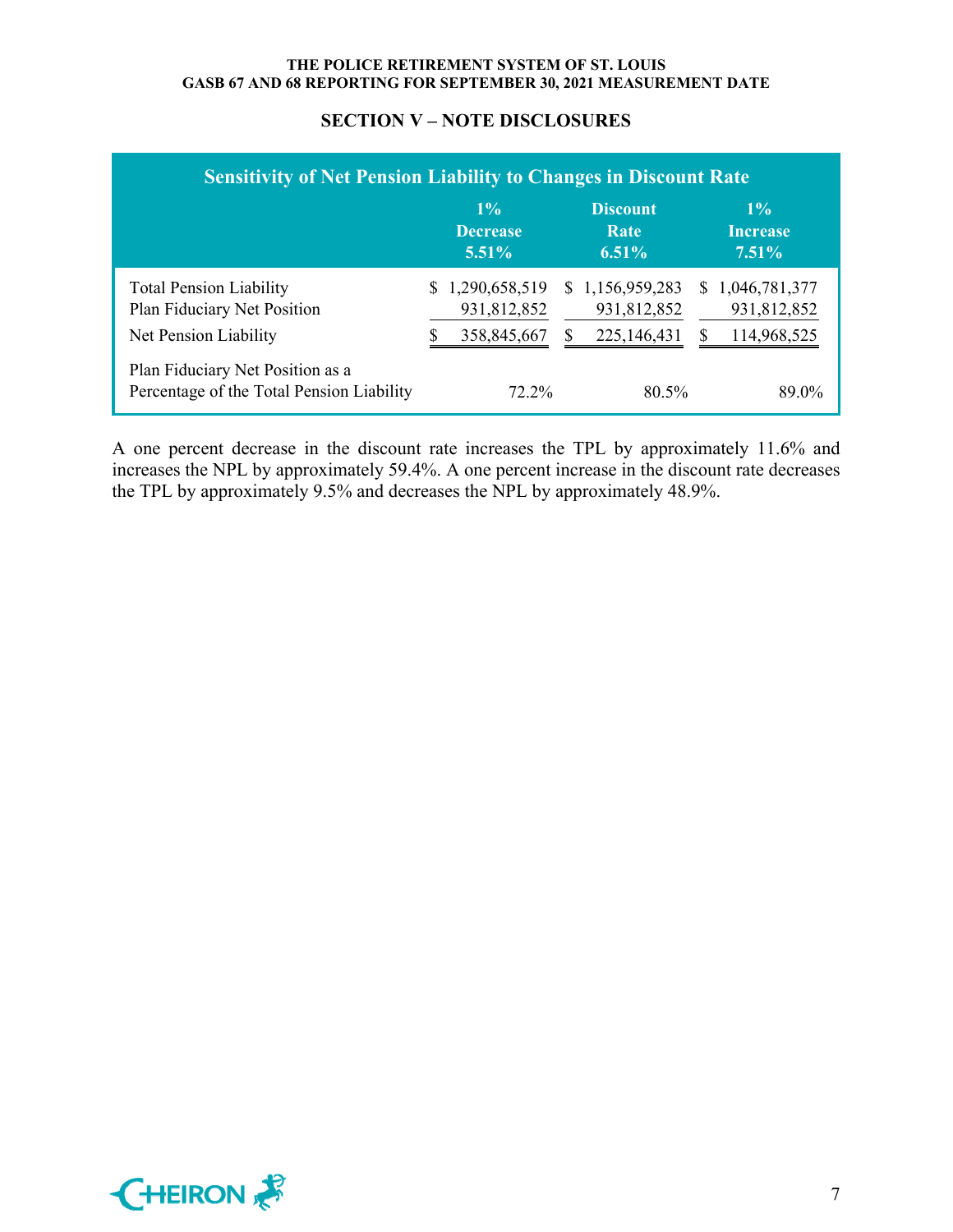## **SECTION VI – REQUIRED SUPPLEMENTARY INFORMATION**

The schedules of Required Supplementary Information generally start with information as of the implementation of GASB 67 and eventually will build up to 10 years of information. The schedule below shows the changes in NPL and related ratios required by GASB for the eight years since implementation.

| <b>Schedule of Changes in Net Pension Liability and Related Ratios</b>        |  |                          |    |                          |  |                          |  |                          |  |                          |                          |      |                          |  |                       |
|-------------------------------------------------------------------------------|--|--------------------------|----|--------------------------|--|--------------------------|--|--------------------------|--|--------------------------|--------------------------|------|--------------------------|--|-----------------------|
|                                                                               |  | <b>FYE 2021</b>          |    | <b>FYE 2020</b>          |  | <b>FYE 2019</b>          |  | <b>FYE 2018</b>          |  | <b>FYE 2017</b>          | <b>FYE 2016</b>          |      | <b>FYE 2015</b>          |  | <b>FYE 2014</b>       |
| <b>Total Pension Liability</b>                                                |  |                          |    |                          |  |                          |  |                          |  |                          |                          |      |                          |  |                       |
| Service cost (MOY)                                                            |  | 20.487.163 \$            |    | 18,188,606 \$            |  | 15,678,890 \$            |  | 16.369.318 \$            |  | 17.988.134 \$            | 12.617.971 \$            |      | 12.977.679 \$            |  | 12.991.999            |
| Interest (includes interest on service cost)                                  |  | 71,739,532               |    | 72,663,853               |  | 71,309,613               |  | 68,899,130               |  | 66,042,714               | 67,036,489               |      | 66,579,275               |  | 65,906,383            |
| Changes of benefit terms                                                      |  | $\Omega$                 |    | $\Omega$                 |  | $\Omega$                 |  | $\Omega$                 |  | $\Omega$                 | $\Omega$                 |      | $\Omega$                 |  |                       |
| Differences between expected and actual experience                            |  | (16,689,147)             |    | (16, 422, 842)           |  | 22,854,628               |  | (4,886,531)              |  | 3,911,067                | (3,684,265)              |      | (2,041,444)              |  |                       |
| Changes of assumptions                                                        |  | (5,578,712)              |    | 42,292,759               |  | 59,418,045               |  | (59, 545, 809)           |  | (55, 153, 649)           | 131,846,504              |      | 16,248,637               |  | 6,650,362             |
| Benefit payments, including refunds of member contributions                   |  | (71, 382, 914)           |    | (69,963,781)             |  | (68, 548, 936)           |  | (68, 576, 111)           |  | (63, 452, 580)           | (62, 637, 432)           |      | (69, 533, 077)           |  | (60, 973, 465)        |
| Net change in total pension liability                                         |  | $(1,424,078)$ \$         |    | 46,758,595 \$            |  | 100,712,240 \$           |  | $(47,740,003)$ \$        |  | $(30,664,314)$ \$        | 145,179,267 \$           |      | 24,231,070 \$            |  | 24,575,279            |
| <b>Total pension liability - beginning</b>                                    |  | 1,158,383,361            |    | 1,111,624,766            |  | 1,010,912,526            |  | 1,058,652,529            |  | 1,089,316,843            | 944, 137, 576            |      | 919,906,506              |  | 895,331,227           |
| Total pension liability - ending                                              |  | 1,156,959,283            |    | 1,158,383,361            |  | 1,111,624,766            |  | 1,010,912,526            |  | 1,058,652,529<br>-8      | 1,089,316,843            | - \$ | 944,137,576 \$           |  | 919,906,506           |
| Plan fiduciary net position                                                   |  |                          |    |                          |  |                          |  |                          |  |                          |                          |      |                          |  |                       |
| Contributions - employer                                                      |  | 32,839,034 \$            |    | 35,335,830 \$            |  | 35,970,630 \$            |  | 33,104,561 \$            |  | 33,826,528 \$            | 30,778,664 \$            |      | 30,600,069 \$            |  | 32,324,823            |
| Contributions - member                                                        |  | 5,898,084                |    | 6,169,551                |  | 5,228,438                |  | 5,129,154                |  | 4,653,968                | 4,376,867                |      | 4,487,942                |  | 4,438,346             |
| Net investment income                                                         |  | 167,232,266              |    | 43,802,433               |  | 17,514,881               |  | 51,089,258               |  | 93,520,079               | 52,927,643               |      | (8,325,611)              |  | 48,094,636            |
| Benefit payments, including refunds of member contributions                   |  | (71, 382, 914)           |    | (69, 963, 781)           |  | (68, 548, 936)           |  | (68, 576, 111)           |  | (63, 452, 580)           | (62, 637, 432)           |      | (69, 533, 077)           |  | (60, 973, 465)        |
| Administrative expense                                                        |  | (1,423,896)              |    | (1,446,227)              |  | (1,572,951)              |  | (1,165,930)              |  | (1,206,161)              | (1,102,866)              |      | (1, 125, 310)            |  | (1,095,653)           |
| Net change in plan fiduciary net position                                     |  | 133,162,574 \$           |    | 13,897,806 \$            |  | $(11, 407, 938)$ \$      |  | 19,580,932 \$            |  | 67,341,834 \$            | 24,342,876 \$            |      | $(43,895,987)$ \$        |  | 22,788,687            |
| Plan fiduciary net position - beginning                                       |  | 798,650,278              |    | 784,752,472              |  | 796,160,410              |  | 776,579,478              |  | 709,237,644              | 684,894,768              |      | 728,790,755              |  | 706,276,668           |
| Plan fiduciary net position - ending                                          |  | 931,812,852              |    | 798,650,278              |  | 784,752,472              |  | 796,160,410              |  | 776,579,478 \$           | 709,237,644              | - 8  | 684,894,768              |  | 729,065,355           |
| Net pension liability - ending                                                |  | 225,146,431              | -S | 359,733,083              |  | 326,872,294              |  | 214,752,116 \$           |  | 282,073,051 \$           | 380,079,199 \$           |      | 259,242,808 \$           |  | 190,841,151           |
| Plan fiduciary net position as a percentage of the total<br>pension liability |  | 80.54%                   |    | 68.95%                   |  | 70.60%                   |  | 78.76%                   |  | 73.36%                   | 65.11%                   |      | 72.54%                   |  | 79.25%                |
| Covered payroll<br>Net pension liability as a percentage of covered payroll   |  | 83,068,458 \$<br>271.04% |    | 82,639,813 \$<br>435.30% |  | 82,494,022 \$<br>396.24% |  | 76,710,452 \$<br>279.95% |  | 76,141,625 \$<br>370.46% | 72,684,487 \$<br>522.92% |      | 72,325,153 \$<br>358.44% |  | 72,151,450<br>264.50% |

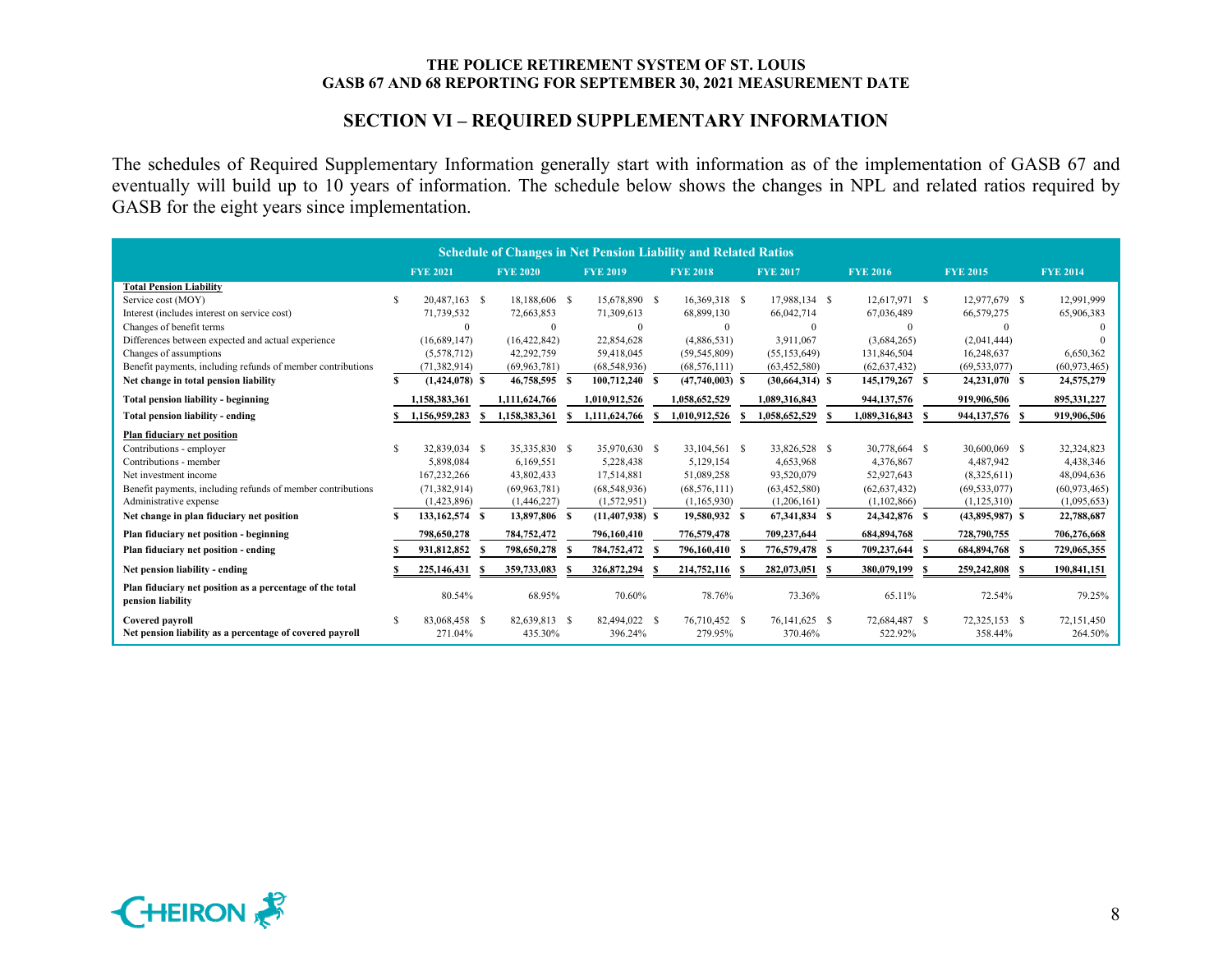### **SECTION VI – REQUIRED SUPPLEMENTARY INFORMATION**

If an Actuarially Determined Contribution is calculated, the following schedule is required. An Actuarially Determined Contribution is a contribution amount determined in accordance with Actuarial Standards of Practice.

| <b>Schedule of Employer Contributions</b>                               |                 |                 |                 |                 |                 |                  |                 |                 |  |  |  |
|-------------------------------------------------------------------------|-----------------|-----------------|-----------------|-----------------|-----------------|------------------|-----------------|-----------------|--|--|--|
|                                                                         | <b>FYE 2021</b> | <b>FYE 2020</b> | <b>FYE 2019</b> | <b>FYE 2018</b> | <b>FYE 2017</b> | <b>FYE 2016</b>  | <b>FYE 2015</b> | <b>FYE 2014</b> |  |  |  |
| Actuarially Determined Contribution<br>Contributions in Relation to the | \$32,839,034    | \$35,335,830    | \$35,970,630    | \$ 33,104,561   | \$33,826,528    | 30,778,664<br>S. | 30,600,069      | 32, 324, 823    |  |  |  |
| Actuarially Determined Contribution                                     | 32,839,034      | 35, 335, 830    | 35,970,630      | 33,104,561      | 33,826,528      | 30,778,664       | 30,600,069      | 32,324,823      |  |  |  |
| Contribution Deficiency/(Excess)                                        |                 | $\Omega$        | $\mathbf{0}$    | 0               |                 |                  | 0               |                 |  |  |  |
| Covered Payroll                                                         | \$ 83,068,458   | \$ 82,639,813   | \$ 82,494,022   | \$76,710,452    | \$76,141,625    | \$72,684,487     | 72,325,153      | 72.151.450      |  |  |  |
| Contributions as a Percentage of<br>Covered Payroll                     | 39.53%          | 42.76%          | 43.60%          | 43.16%          | 44.43%          | 42.35%           | 42.31%          | 44.80%          |  |  |  |

# **Notes to Schedule**

| <b>Valuation Date</b><br>Timing                                              | October 1, 2020<br>Actuarially determined contribution rates are calculated based on<br>the actuarial valuation at the beginning of the plan year                                          |
|------------------------------------------------------------------------------|--------------------------------------------------------------------------------------------------------------------------------------------------------------------------------------------|
| Actuarial cost method<br>Amortization method<br>Asset valuation method       | Key Methods and Assumptions Used to Determine Contribution Rates for 2021:<br>Aggregate<br>N/A<br>5-year smoothed market                                                                   |
| Discount rate<br>Salary increases<br>Cost-of-living adjustments<br>Inflation | 7.50% net of investment expenses<br>Varies by age from 3.00% to 6.25%<br>$2.50\%$ per year<br>$2.50\%$ per year                                                                            |
| Mortality (Ordinary)                                                         | RP-2014 Blue Collar Healthy Annuitant Table projected fully<br>generational with Scale MP-2015                                                                                             |
| Mortality (Accidental)                                                       | 0.03% per year for all ages in addition to ordinary mortality                                                                                                                              |
| Mortality (Retiree)                                                          | RP-2014 Blue Collar Healthy Annuitant Table with a 1.15<br>adjustment to base tables for males and females, projected fully<br>generationally with Scale MP-2015                           |
| Mortality (Disabled)                                                         | RP-2014 Disabled Annuitant Table with 0.90 adjustment to the<br>base table for males and no adjustment to the base table for<br>females, projected fully generationally with Scale MP-2015 |

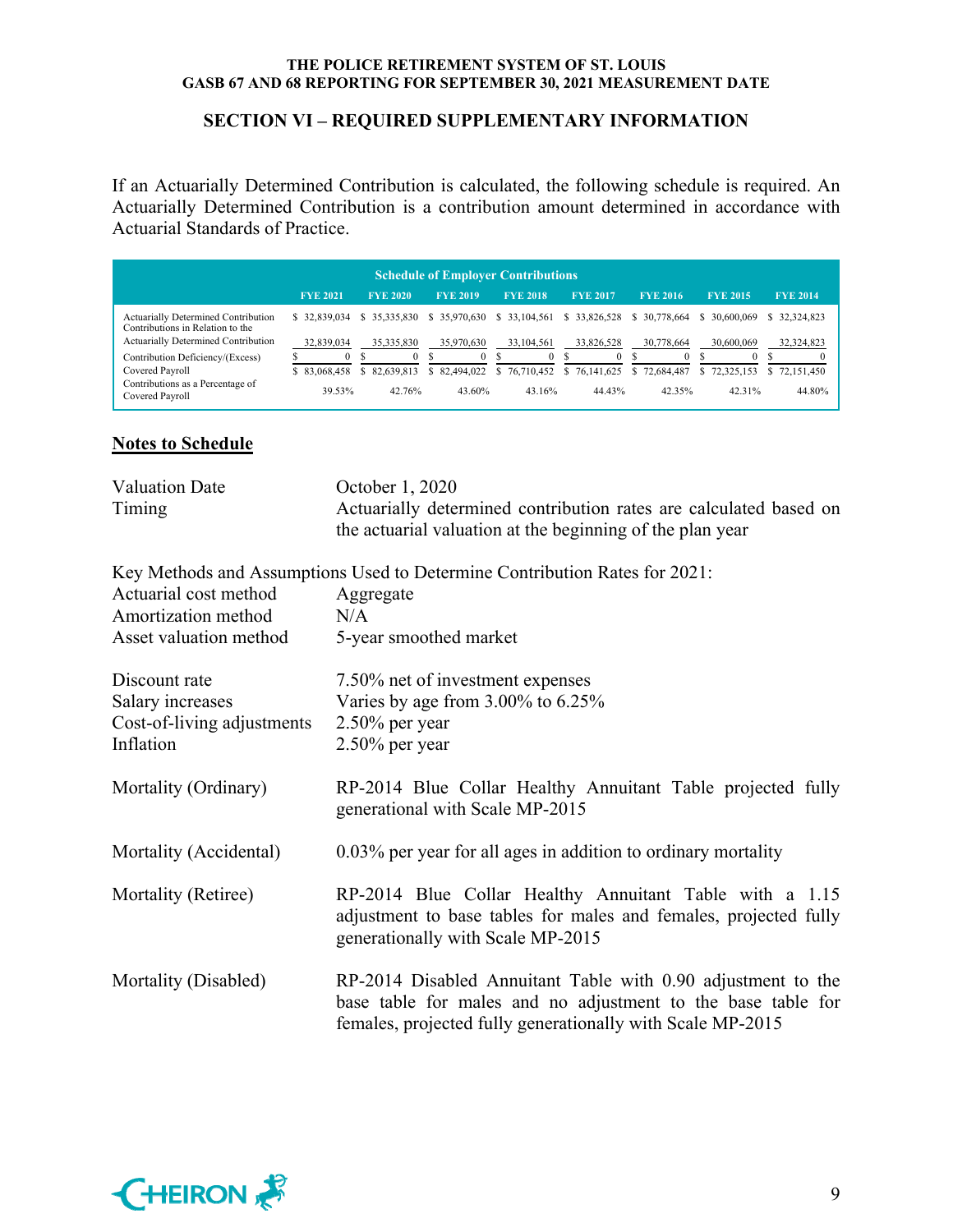### **SECTION VII – EMPLOYER REPORTING AMOUNTS**

The City of St. Louis was required to implement GASB 68 for its reporting date of June 30, 2015. The schedules in this section are provided for the City of St. Louis for its 2022 reporting.

The impact of experience gains or losses and assumption changes on the TPL are recognized in expense over the average expected remaining service life of all active and inactive members of the System. As of the measurement date, this recognition period was 2.86 years. The value rounded to the nearest year and used in this calculation was 3 years.

The impact of investment gains or losses is recognized over a period of five years.

The table below summarizes the current balances of deferred outflows and deferred inflows of resources along with the net recognition over the next five years.

| <b>Schedule of Deferred Inflows and Outflows of Resources</b> |            |   |                                                   |  |  |  |  |  |  |  |  |
|---------------------------------------------------------------|------------|---|---------------------------------------------------|--|--|--|--|--|--|--|--|
| <b>Deferred</b><br><b>Outflows of</b><br><b>Resources</b>     |            |   | <b>Deferred</b><br>Inflows of<br><b>Resources</b> |  |  |  |  |  |  |  |  |
|                                                               |            |   |                                                   |  |  |  |  |  |  |  |  |
| \$                                                            | $\Omega$   | S | 16,600,378                                        |  |  |  |  |  |  |  |  |
|                                                               | 14,097,587 |   | 3,719,141                                         |  |  |  |  |  |  |  |  |
|                                                               |            |   |                                                   |  |  |  |  |  |  |  |  |
|                                                               |            |   | 60,847,035                                        |  |  |  |  |  |  |  |  |
|                                                               | 14,097,587 |   | 81,166,554                                        |  |  |  |  |  |  |  |  |
|                                                               |            |   |                                                   |  |  |  |  |  |  |  |  |

Amounts reported as deferred outflows and deferred inflows of resources will be recognized in pension expense as follows:

| <b>Measurement year ended June 30:</b> |            |   |                |  |  |  |  |  |  |  |
|----------------------------------------|------------|---|----------------|--|--|--|--|--|--|--|
|                                        | 2022       | S | (8,301,114)    |  |  |  |  |  |  |  |
|                                        | 2023       |   | (18, 123, 219) |  |  |  |  |  |  |  |
|                                        | 2024       |   | (18,927,030)   |  |  |  |  |  |  |  |
|                                        | 2025       |   | (21,717,604)   |  |  |  |  |  |  |  |
|                                        | 2026       |   | $\theta$       |  |  |  |  |  |  |  |
|                                        | Thereafter |   | $\theta$       |  |  |  |  |  |  |  |
|                                        |            |   |                |  |  |  |  |  |  |  |

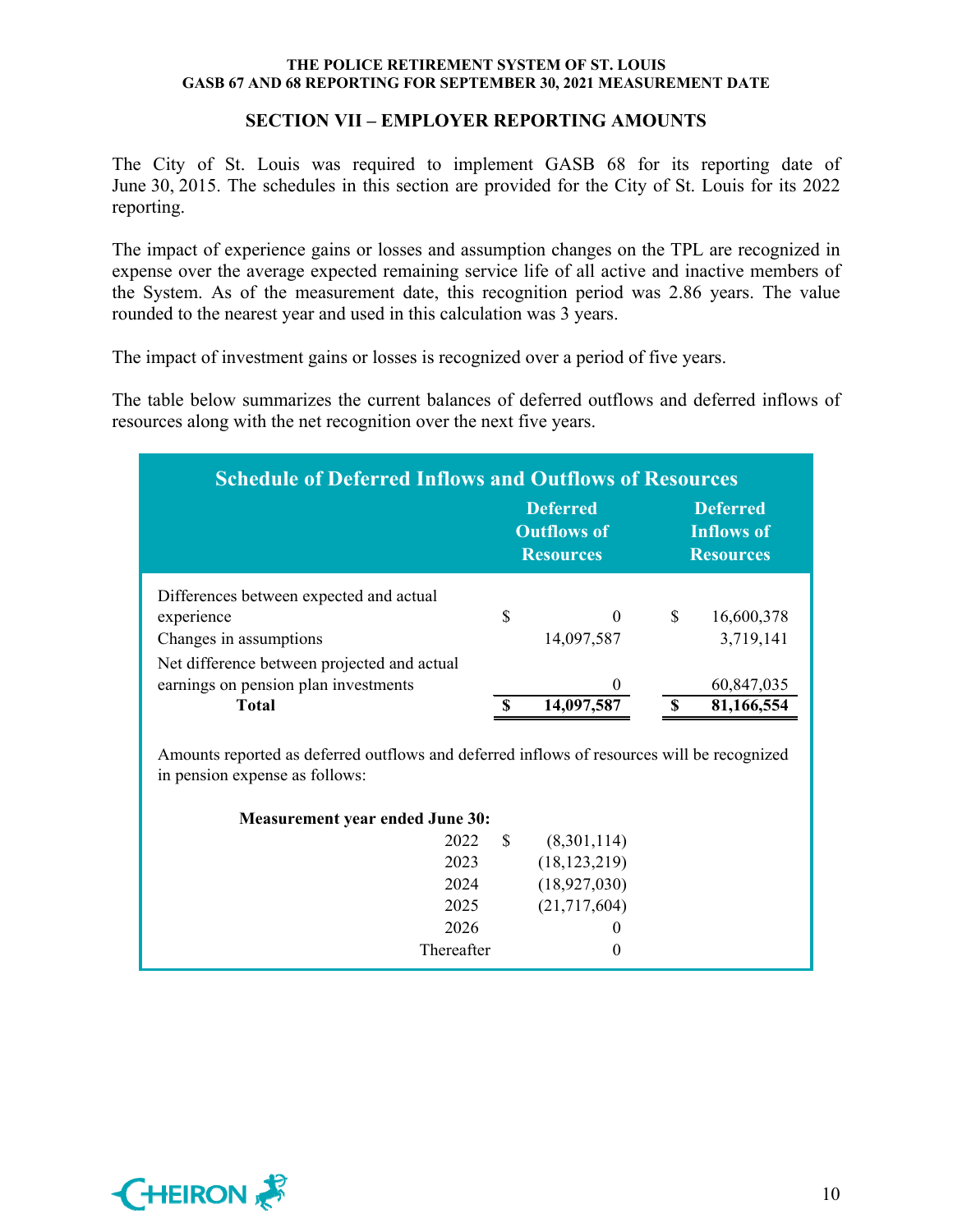### **SECTION VII – EMPLOYER REPORTING AMOUNTS**

The table below provides details on the current balances of deferred inflows and outflows of resources along with the recognition of each base for each of the current and following five years, as well as the total for any years thereafter.

| <b>Detailed Schedule of Deferred Inflows and Outflows of Resources</b> |                                                     |                                   |                                                                                                                       |                  |                                                                                      |                                               |                         |                           |                           |  |
|------------------------------------------------------------------------|-----------------------------------------------------|-----------------------------------|-----------------------------------------------------------------------------------------------------------------------|------------------|--------------------------------------------------------------------------------------|-----------------------------------------------|-------------------------|---------------------------|---------------------------|--|
| <b>Recognition of Experience (Gains) and Losses</b>                    |                                                     |                                   |                                                                                                                       |                  |                                                                                      |                                               |                         |                           |                           |  |
| <b>Experience</b>                                                      | Recognition                                         | Total                             | <b>Remaining Amounts</b>                                                                                              |                  |                                                                                      | <b>Recognition Year</b>                       |                         |                           |                           |  |
| Year                                                                   | Period                                              | Amount                            | <b>BOY</b>                                                                                                            | EOY              | 2021                                                                                 | 2022                                          | 2023                    | 2024                      | 2025                      |  |
| 2021                                                                   | 3.00                                                |                                   | $(16,689,147)$ \; (16,689,147) \; (11,126,098) \; (5,563,049) \; (5,563,049) \; (5,563,049) \;                        |                  |                                                                                      |                                               |                         | $\Omega$                  | $\mathcal{S}$<br>$\Omega$ |  |
| 2020                                                                   | 3.00                                                | (16, 422, 842)                    | (10,948,561)                                                                                                          | (5,474,280)      | (5,474,281)                                                                          | (5,474,280)                                   | 0                       | $\Omega$                  | 0                         |  |
| 2019                                                                   | 3.00                                                | 22,854,628                        | 7,618,210                                                                                                             | $\theta$         | 7,618,210                                                                            | $\Omega$                                      | $\Omega$                | $\Omega$                  | $\Omega$                  |  |
| 2018                                                                   | 3.00                                                | (4,886,531)                       | $\overline{0}$                                                                                                        | $\boldsymbol{0}$ | $\overline{0}$                                                                       | $\boldsymbol{0}$                              | 0                       | $\boldsymbol{0}$          | $\boldsymbol{0}$          |  |
| Deferred Outflows                                                      |                                                     |                                   | \$.<br>7,618,210 \$                                                                                                   | $\Omega$         | S.<br>7.618.210 \$                                                                   | $\theta$                                      | S<br>$\Omega$           | <b>S</b><br>$\theta$      | S<br>$\theta$             |  |
| Deferred Inflows                                                       |                                                     |                                   | (27,637,708)                                                                                                          | (16,600,378)     | (11,037,330)                                                                         | (11, 037, 329)                                | (5,563,049)             | $\Omega$                  | $\mathbf{0}$              |  |
| Net Change in Pension Expense                                          |                                                     |                                   | $(20,019,498)$ $(16,600,378)$ $(3,419,120)$ $(11,037,329)$ $($                                                        |                  |                                                                                      |                                               | $(5.563.049)$ \$        | $\Omega$                  | <sup>S</sup><br>$\Omega$  |  |
| <b>Recognition of Assumption Changes</b>                               |                                                     |                                   |                                                                                                                       |                  |                                                                                      |                                               |                         |                           |                           |  |
| <b>Experience</b>                                                      | Recognition                                         | <b>Remaining Amounts</b><br>Total |                                                                                                                       |                  |                                                                                      | <b>Recognition Year</b>                       |                         |                           |                           |  |
| Year                                                                   | Period                                              | Amount                            | <b>BOY</b>                                                                                                            | <b>EOY</b>       | 2021                                                                                 | 2022                                          | 2023                    | 2024                      | 2025                      |  |
| 2021                                                                   | 3.00                                                |                                   |                                                                                                                       |                  | $(5,578,712)$ \$ $(3,719,141)$ \$ $(1,859,571)$ \$ $(1,859,571)$ \$ $(1,859,570)$ \$ |                                               |                         | $\Omega$                  | $\mathcal{S}$<br>$\Omega$ |  |
| 2020                                                                   | 3.00                                                | 42,292,759                        | 28,195,173                                                                                                            | 14,097,587       | 14,097,586                                                                           | 14,097,587                                    | $\Omega$                | $\mathbf{0}$              | $\Omega$                  |  |
| 2019                                                                   | 3.00                                                | 59,418,045                        | 19,806,015                                                                                                            | $\Omega$         | 19,806,015                                                                           | $\Omega$                                      | $\Omega$                | $\theta$                  | $\Omega$                  |  |
| 2018                                                                   | 3.00                                                | (59, 545, 809)                    | $\mathbf{0}$                                                                                                          | $\mathbf{0}$     | $\mathbf{0}$                                                                         | $\Omega$                                      | $\Omega$                | $\Omega$                  | $\theta$                  |  |
| Deferred Outflows                                                      |                                                     |                                   | 48,001,188                                                                                                            | \$14,097,587     | \$33,903,601                                                                         | \$14,097,587                                  | $\Omega$<br>-8          | $\Omega$<br>$\mathcal{S}$ | $\mathcal{S}$<br>$\Omega$ |  |
| Deferred Inflows                                                       |                                                     |                                   | (5,578,712)                                                                                                           | (3,719,141)      | (1,859,571)                                                                          | (1,859,571)                                   | (1,859,570)             | $\theta$                  | $\mathbf{0}$              |  |
| Net Change in Pension Expense                                          |                                                     |                                   | \$42,422,476                                                                                                          | \$10,378,446     | \$32,044,030                                                                         | \$12,238,016                                  |                         | $\Omega$                  | $\Omega$<br>-S            |  |
|                                                                        | <b>Recognition of Investment (Gains) and Losses</b> |                                   |                                                                                                                       |                  |                                                                                      |                                               |                         |                           |                           |  |
| <b>Experience</b>                                                      | Recognition                                         | Total                             | <b>Remaining Amounts</b>                                                                                              |                  |                                                                                      |                                               | <b>Recognition Year</b> |                           |                           |  |
| Year                                                                   | Period                                              | Amount                            | <b>BOY</b>                                                                                                            | EOY              | 2021                                                                                 | 2022                                          | 2023                    | 2024                      | 2025                      |  |
| 2021                                                                   | 5.00                                                | ###########                       | $$(108,588,012) \quad $(86,870,410)$                                                                                  |                  | \$(21,717,602)                                                                       | $$(21,717,602) \$(21,717,602) \$(21,717,602)$ |                         |                           | \$(21,717,604)            |  |
| 2020                                                                   | 5.00                                                | 13,952,852                        | 11,162,282                                                                                                            | 8,371,712        | 2,790,570                                                                            | 2,790,570                                     | 2,790,570               | 2,790,572                 | $\Omega$                  |  |
| 2019                                                                   | 5.00                                                | 41,132,152                        | 24,679,292                                                                                                            | 16,452,862       | 8,226,430                                                                            | 8,226,430                                     | 8,226,432               | $\Omega$                  | $\Omega$                  |  |
| 2018                                                                   | 5.00                                                | 5.994.001                         | 2,397,601                                                                                                             | 1,198,801        | 1,198,800                                                                            | 1,198,801                                     | $\theta$                | $\Omega$                  | $\Omega$                  |  |
| 2017                                                                   | 5.00                                                | (41, 291, 193)                    | (8,258,237)                                                                                                           | $\theta$         | (8,258,237)                                                                          | $\Omega$                                      | $\Omega$                | $\theta$                  | $\theta$                  |  |
| <b>Net Change in Pension Expense</b>                                   |                                                     |                                   | $$$ (78,607,074) $$$ (60,847,035) $$$ (17,760,039) $$$ (9,501,801) $$$ (10,700,600) $$$ (18,927,030) $$$ (21,717,604) |                  |                                                                                      |                                               |                         |                           |                           |  |

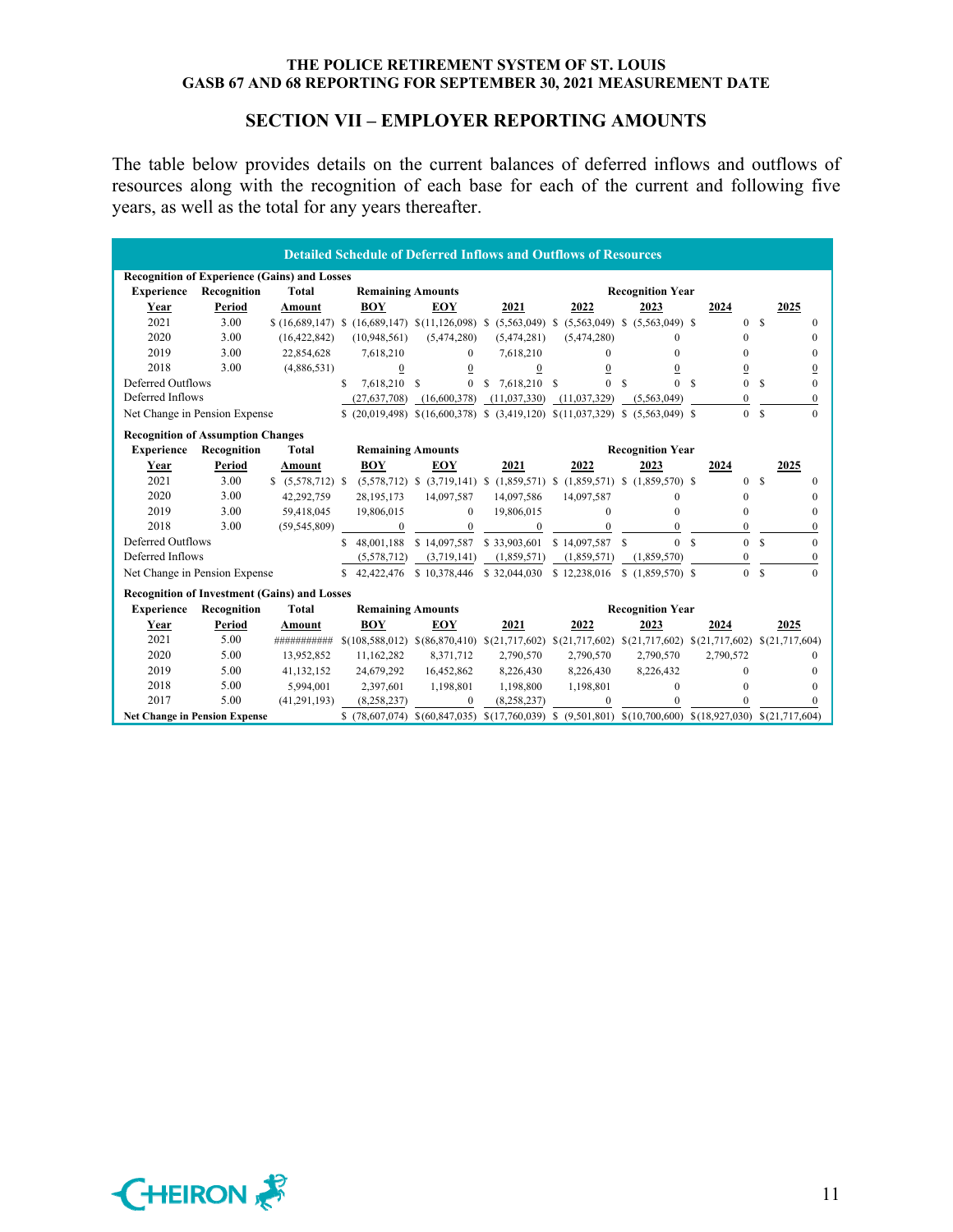### **SECTION VII – EMPLOYER REPORTING AMOUNTS**

The annual pension expense recognized by the City of St. Louis can be calculated in two different ways. First, it is the change in the amounts reported on the City's Statement of Net Position that relate to PRS and are not attributable to employer contributions. That is, it is the change in NPL plus the changes in deferred outflows and inflows plus employer contributions.

Alternatively, annual pension expense can be calculated by its individual components. While GASB does not require or suggest the organization of the individual components shown in the table below, we believe it helps to understand the level and volatility of pension expense.

| <b>Calculation of Pension Expense</b>                                                                                                                                      |                              |                                                                     |                              |                                                              |  |  |  |  |  |
|----------------------------------------------------------------------------------------------------------------------------------------------------------------------------|------------------------------|---------------------------------------------------------------------|------------------------------|--------------------------------------------------------------|--|--|--|--|--|
| <b>Measurement Year Ending</b><br>2021<br>2020                                                                                                                             |                              |                                                                     |                              |                                                              |  |  |  |  |  |
| Change in Net Pension Liability<br>Change in Deferred Outflows<br>Change in Deferred Inflows                                                                               | $\mathbb{S}$                 | (134, 586, 652)<br>71,502,749<br>70,217,993                         | \$                           | 32,860,789<br>(11, 288, 858)<br>(10,528,885)                 |  |  |  |  |  |
| <b>Employer Contributions</b><br><b>Pension Expense</b><br>Pension Expense as % of Payroll                                                                                 | $\mathbf S$                  | 32,839,034<br>39,973,124<br>48.12%                                  | $\mathbf S$                  | 35,335,830<br>46,378,876<br>56.12%                           |  |  |  |  |  |
| <b>Operating Expenses</b><br>Service cost<br>Employee contributions<br>Administrative expenses<br>Total                                                                    | $\mathbb{S}$<br>$\mathbb{S}$ | 20,487,163<br>(5,898,084)<br>1,423,896<br>16,012,975                | \$<br>$\mathbb{S}$           | 18,188,606<br>(6,169,551)<br>1,446,227<br>13,465,282         |  |  |  |  |  |
| <b>Financing Expenses</b><br>Interest cost<br>Expected return on assets<br>Total                                                                                           | \$<br>$\mathbb{S}$           | 71,739,532<br>(58, 644, 254)<br>13,095,278                          | \$<br>\$                     | 72,663,853<br>(57, 755, 285)<br>14,908,568                   |  |  |  |  |  |
| <b>Changes</b><br>Benefit changes<br>Recognition of assumption changes<br>Recognition of liability gains and losses<br>Recognition of investment gains and losses<br>Total | $\mathbb{S}$<br>$\mathbb{S}$ | $\theta$<br>32,044,030<br>(3,419,120)<br>(17,760,039)<br>10,864,871 | $\mathbf S$<br>$\mathcal{S}$ | $\Omega$<br>14,054,998<br>515,085<br>3,434,943<br>18,005,026 |  |  |  |  |  |
| <b>Pension Expense</b>                                                                                                                                                     | \$                           | 39,973,124                                                          | \$                           | 46,378,876                                                   |  |  |  |  |  |

First, there are components referred to as operating expenses. These are items directly attributable to the operation of the System during the measurement year. Service cost less employee contributions represent the increase in employer-provided benefits attributable to the year, and administrative expenses are the cost of operating the System for the year.

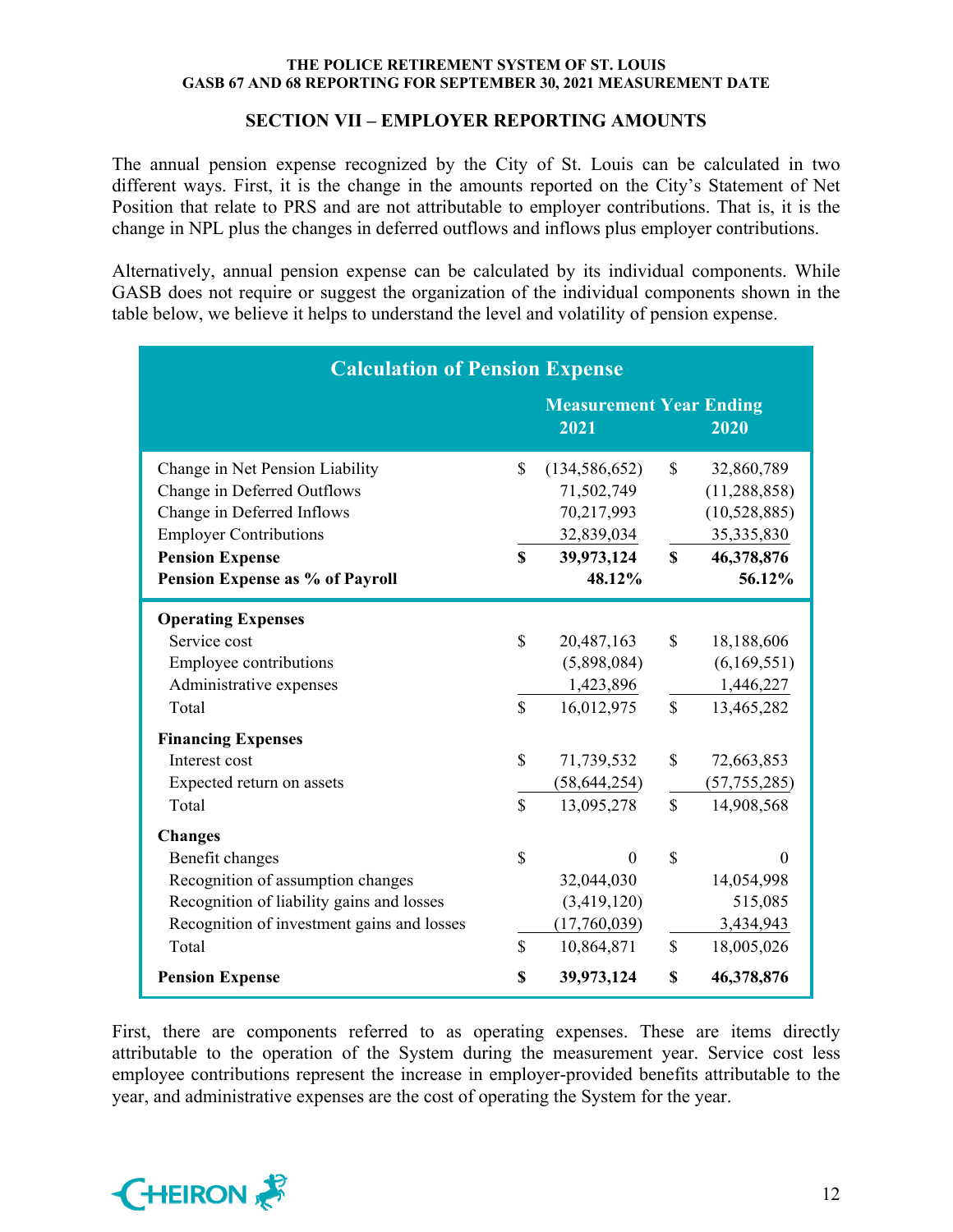#### **SECTION VII – EMPLOYER REPORTING AMOUNTS**

Second, there are the financing expenses: the interest on the Total Pension Liability less the expected return on assets.

The final category is changes. This category will drive most of the volatility in pension expense from year to year. It includes any changes in benefits made during the year and the recognized amounts due to assumption changes, gains or losses on the TPL, and investment gains or losses. The total pension expense for the current year is less than that of the prior year, decreasing by about \$6.4 million. The recognition of changes decreased by about \$7.1 million, which is somewhat more than the total pension expense change.

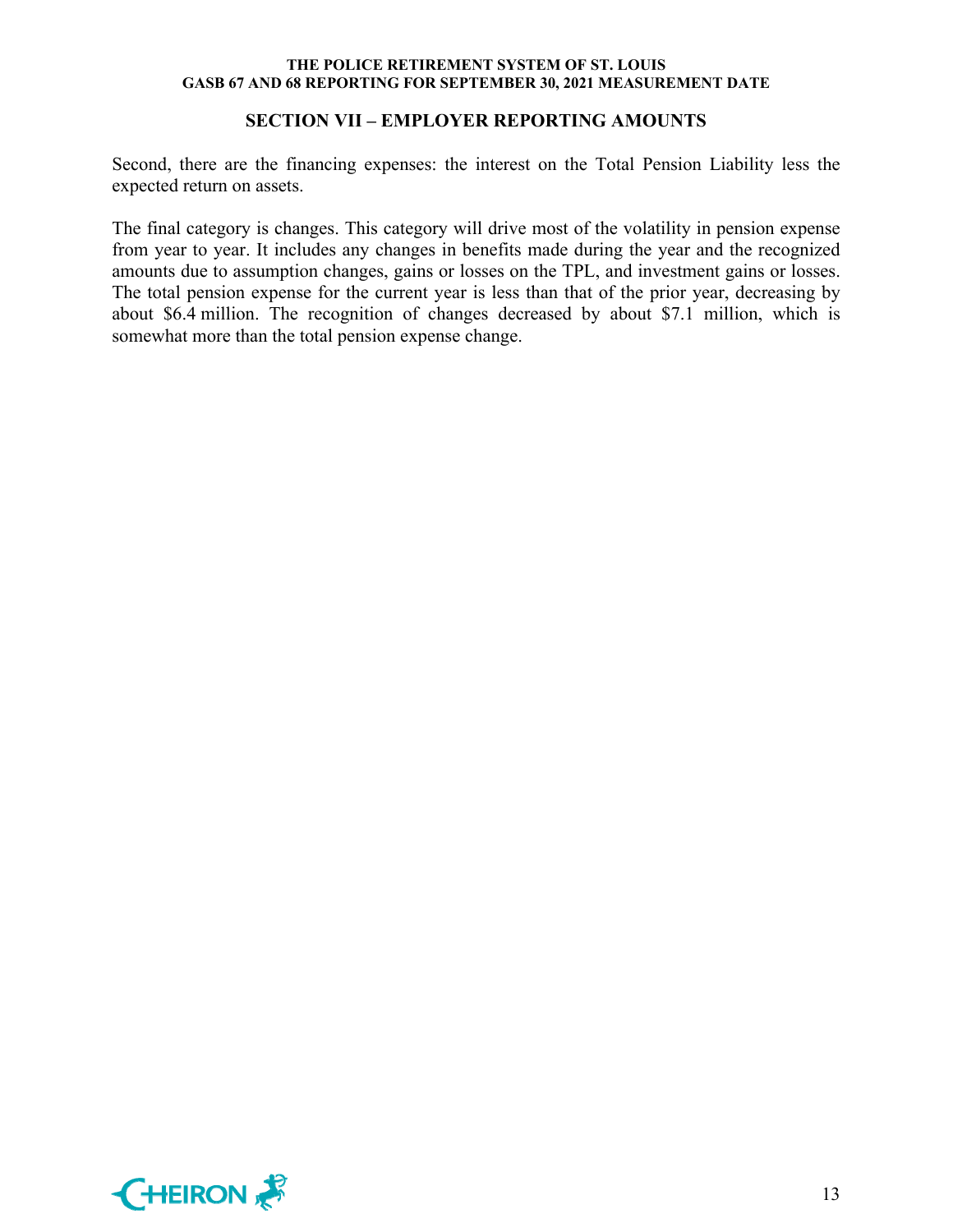| <b>Participant Data Reconciliation</b> |                |             |                 |                                          |              |  |  |  |
|----------------------------------------|----------------|-------------|-----------------|------------------------------------------|--------------|--|--|--|
|                                        | <b>Actives</b> | <b>DROP</b> | <b>Retirees</b> | <b>Surviving Spouses</b><br>and Children | <b>Total</b> |  |  |  |
| Participants as of October 1, 2019     | 1,195          | 80          | 1,444           | 484                                      | 3,203        |  |  |  |
| <b>New Entrants</b>                    | 117            |             |                 |                                          | 117          |  |  |  |
| Return to Active                       |                |             | (1)             |                                          | 0            |  |  |  |
| Nonvested terminations                 | (64)           |             |                 |                                          | (64)         |  |  |  |
| Retired                                | (29)           | (4)         | 33              |                                          |              |  |  |  |
| Entered into DROP                      | (7)            |             |                 |                                          | 0            |  |  |  |
| Re-Entry from DROP                     | 25             | (25)        |                 |                                          |              |  |  |  |
| Deaths without beneficiary             |                |             | (17)            | (20)                                     | (37)         |  |  |  |
| Deaths with Beneficiary                | (1)            | (1)         | (28)            | 31                                       |              |  |  |  |
| Disabled                               | (8)            |             | 8               |                                          |              |  |  |  |
| <b>Benefits Expired</b>                |                |             |                 | (1)                                      | (1)          |  |  |  |
| Data Correction                        |                |             |                 |                                          |              |  |  |  |
| Net Change                             | 34             | (23)        | $\mathfrak{B}$  | 10                                       | 16           |  |  |  |
| Participants as of October 1, 2020     | 1,229          | 57          | 1,439           | 494                                      | 3,219        |  |  |  |

# **APPENDIX A – MEMBERSHIP INFORMATION**

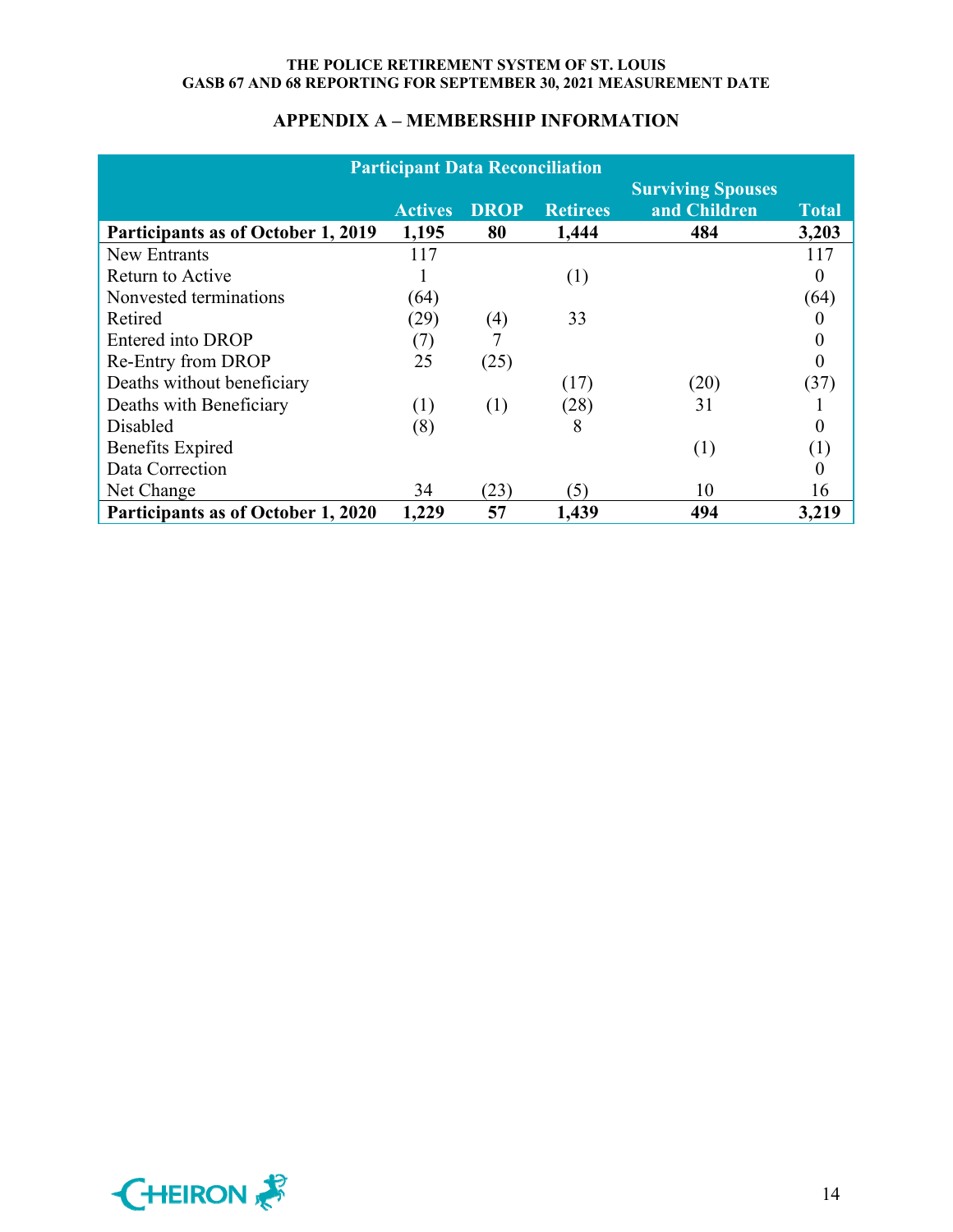# **APPENDIX A – MEMBERSHIP INFORMATION**

| <b>Distribution of Active Participants</b><br><b>Years of Service</b> |                |          |                |          |                     |           |                |                |                  |  |
|-----------------------------------------------------------------------|----------------|----------|----------------|----------|---------------------|-----------|----------------|----------------|------------------|--|
| Age                                                                   | $0-4$          | $5-9$    | $10 - 14$      |          | $15 - 19$ $20 - 24$ | $25 - 29$ | $30 - 34$      | $35 +$         | <b>Total</b>     |  |
| Under 20                                                              |                |          |                |          |                     |           |                |                | $\mathbf{0}$     |  |
|                                                                       |                |          |                |          |                     |           |                |                |                  |  |
| $20 - 24$                                                             | 68             |          |                |          |                     |           |                |                | 68               |  |
|                                                                       | \$46,700       |          |                |          |                     |           |                |                | \$46,700         |  |
| $25 - 29$                                                             | 191            | 13       |                |          |                     |           |                |                | 204              |  |
|                                                                       | \$51,241       | \$55,335 |                |          |                     |           |                |                | \$51,502         |  |
| $30 - 34$                                                             | 94             | 61       | 27             |          |                     |           |                |                | 182              |  |
|                                                                       | \$50,964       | \$60,487 | \$65,151       |          |                     |           |                |                | \$56,260         |  |
| $35 - 39$                                                             | 42             | 35       | 144            | 17       |                     |           |                |                | 238              |  |
|                                                                       | \$51,399       | \$62,420 | \$67,486       | \$68,361 |                     |           |                |                | \$63,965         |  |
| $40 - 44$                                                             | 15             | 13       | 63             | 83       | $\overline{4}$      |           |                |                | 178              |  |
|                                                                       | \$53,483       | \$62,305 | \$68,142       | \$70,578 | \$72,995            |           |                |                | \$67,725         |  |
| $45 - 49$                                                             | 6              | 5        | 19             | 34       | 50                  | 6         |                |                | <b>120</b>       |  |
|                                                                       | \$52,313       | \$61,720 | \$69,168       | \$69,025 | \$74,240            | \$74,883  |                |                | \$70,373         |  |
| $50 - 54$                                                             | $\overline{2}$ |          | 7              | 20       | 65                  | 32        |                |                | 127              |  |
|                                                                       | \$44,731       |          | \$69,114       | \$68,756 | \$74,926            | \$78,434  | \$69,387       |                | \$73,999         |  |
| $55 - 59$                                                             |                |          | 1              | 5        | 31                  | 50        |                |                | 88               |  |
|                                                                       | \$47,815       |          | \$83,490       | \$73,521 | \$73,534            | \$76,771  |                |                | \$75,193         |  |
| $60 - 64$                                                             |                |          | $\overline{2}$ | 1        | $7\overline{ }$     | 9         | $\overline{3}$ |                | 24               |  |
|                                                                       |                |          | \$66,036       | \$66,913 | \$76,383            | \$79,925  | \$106,893      | $\overline{2}$ | \$80,237         |  |
| $65+$                                                                 |                |          |                |          |                     |           |                | \$76,006       | $\boldsymbol{0}$ |  |
|                                                                       |                |          |                |          |                     |           |                |                |                  |  |
| <b>Total</b>                                                          | 419            | 127      | 263            | 160      | 157                 | 97        | 4              | $\overline{2}$ | 1,229            |  |
|                                                                       | \$50,514       | \$60,727 | \$67,618       | \$69,854 | \$74,448            | \$77,496  | \$97,516       | \$76,006       | \$63,129         |  |

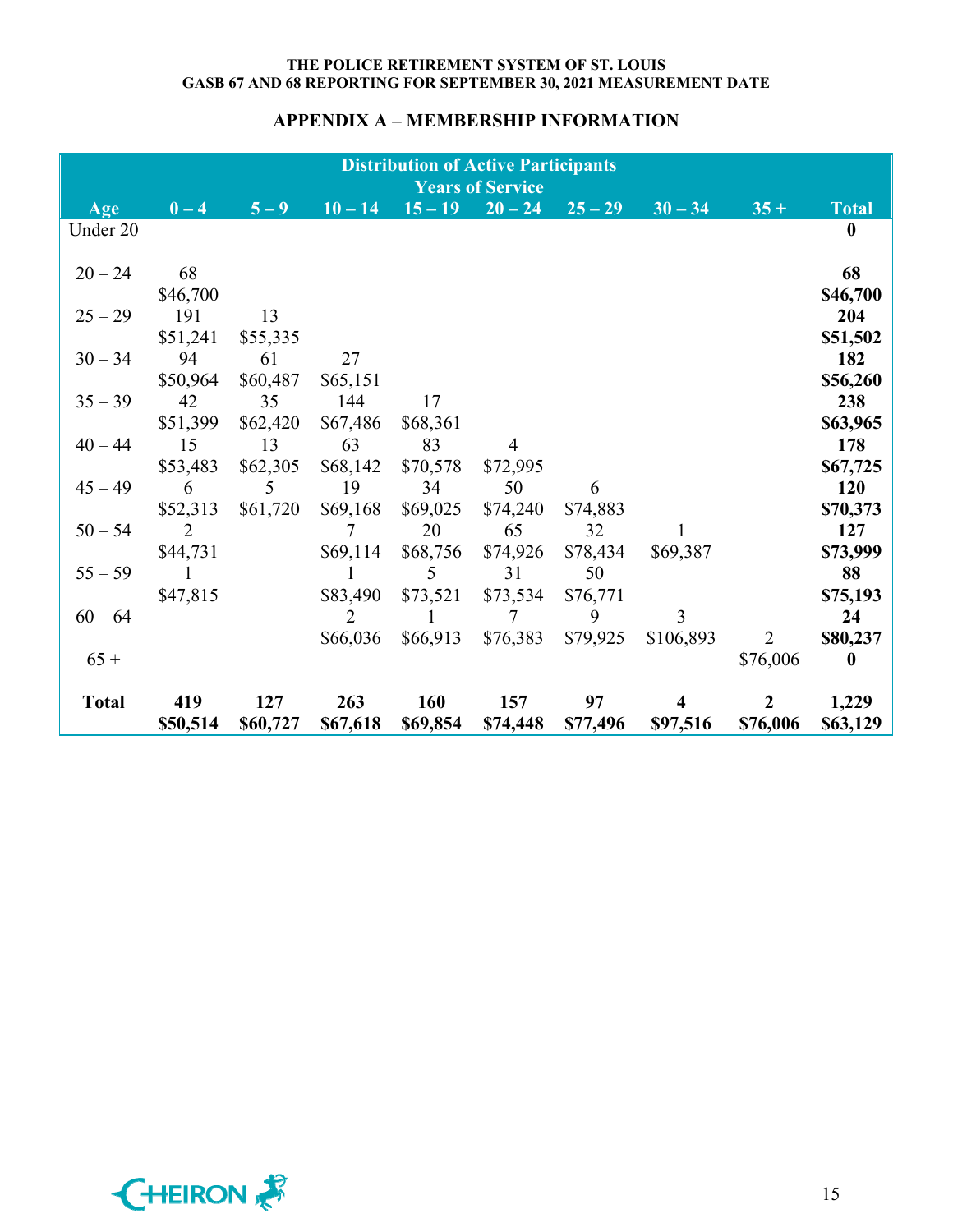# **APPENDIX A – MEMBERSHIP INFORMATION**

Statistics for Active Participants

|                       |       | <b>Average</b> |                |    |                     |  |
|-----------------------|-------|----------------|----------------|----|---------------------|--|
|                       | Count | Age            | <b>Service</b> |    | <b>Compensation</b> |  |
| As of October 1, 2020 |       |                |                |    |                     |  |
| Continuing            | 1,112 | 40.6           | 12.8           | \$ | 64,889              |  |
| <b>New</b>            | 117   | 27.8           | 0.5            |    | 46,398              |  |
| Total                 | 1,229 | 39.4           | 11.6           |    | 63,129              |  |
| As of October 1, 2019 |       |                |                |    |                     |  |
| Continuing            | 1,089 | 40.4           | 12.8           | \$ | 64,972              |  |
| <b>New</b>            | 106   | 29.6           | 0.5            |    | 45,203              |  |
| Total                 | 1,195 | 39.4           | 11.7           |    | 63,218              |  |

Statistics for DROP Participants

|                       |              |      |      | <b>Average</b>           |                               |                                  |
|-----------------------|--------------|------|------|--------------------------|-------------------------------|----------------------------------|
|                       |              |      |      |                          | <b>DROP</b><br><b>Account</b> | <b>Monthly</b><br><b>Benefit</b> |
|                       | <b>Count</b> |      |      | Age Service Compensation | <b>Balance</b>                | <b>Amount</b>                    |
| As of October 1, 2020 | 57           | 52.5 | 23.2 | \$<br>74,814             | \$ 87,011                     | 3,069                            |
| As of October 1, 2019 | 80           | 51.3 | 21.5 | 73,521                   | \$86,369                      | 2,584                            |

Statistics for Inactive Participants

|                                | <b>Count</b> | <b>Total</b><br><b>Monthly</b><br><b>Benefits</b> | <b>Average</b><br><b>Monthly</b><br><b>Benefits</b> |
|--------------------------------|--------------|---------------------------------------------------|-----------------------------------------------------|
| As of October 1, 2020          |              |                                                   |                                                     |
| <b>Service Retirees</b>        | 1,271        | \$3,744,775                                       | \$<br>2,946                                         |
| <b>Ordinary Disabilities</b>   | 20           | 28,362                                            | 1,418                                               |
| <b>Accidental Disabilities</b> | 148          | 414,364                                           | 2,800                                               |
| <b>Surviving Spouses</b>       | 448          | 671,853                                           | 1,500                                               |
| Children                       | 46           | 27,500                                            | 598                                                 |
| Total                          | 1,933        | \$4,886,854                                       | \$<br>2,528                                         |
| As of October 1, 2019          |              |                                                   |                                                     |
| <b>Service Retirees</b>        | 1,278        | \$3,727,111                                       | \$<br>2,916                                         |
| <b>Ordinary Disabilities</b>   | 21           | 28,124                                            | 1,339                                               |
| <b>Accidental Disabilities</b> | 145          | 393,560                                           | 2,714                                               |
| <b>Surviving Spouses</b>       | 437          | 643,153                                           | 1,472                                               |
| Children                       | 47           | 27,410                                            | 583                                                 |
| Total                          | 1,928        | \$4,819,358                                       | \$<br>2,500                                         |

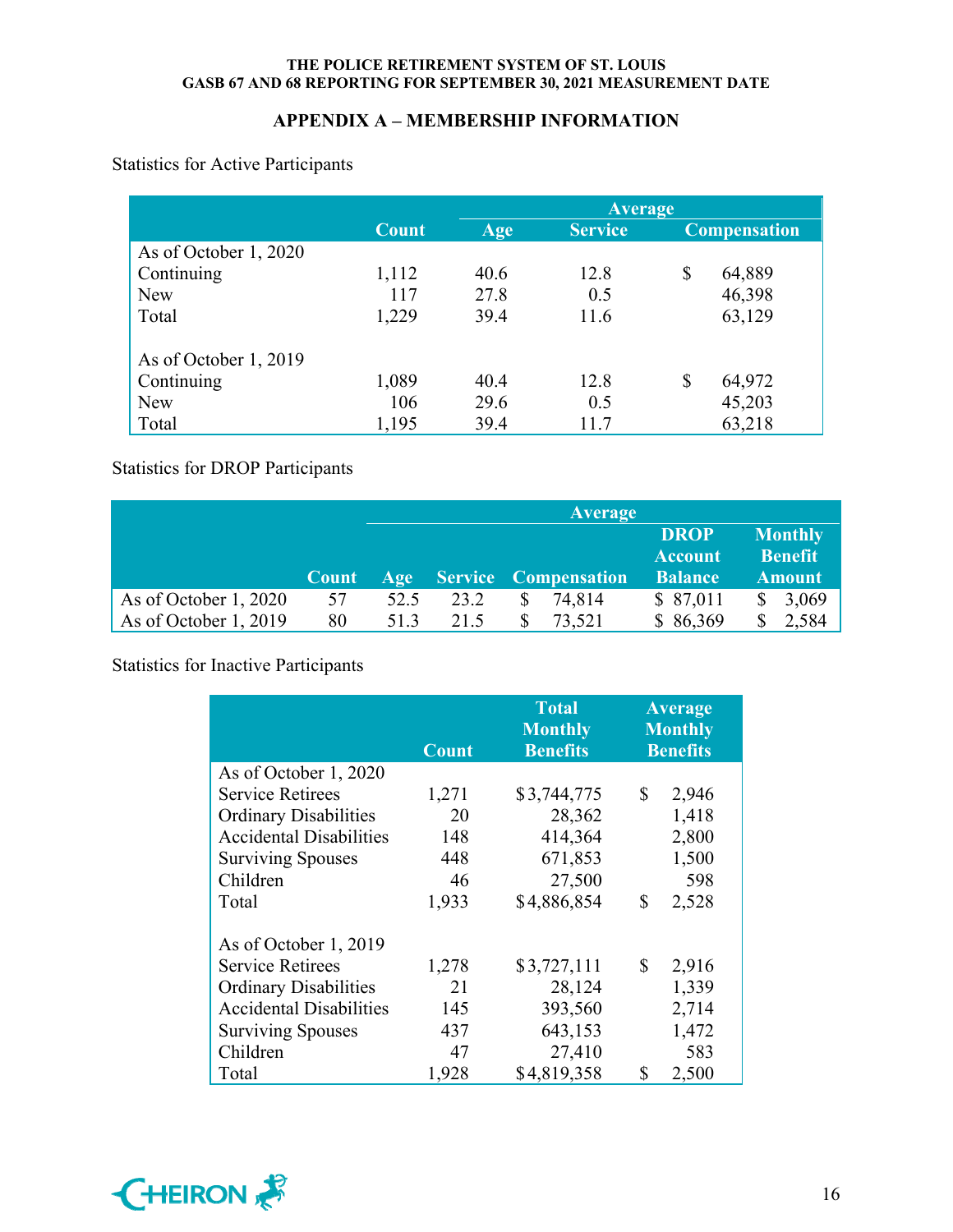### **APPENDIX B – ACTUARIAL ASSUMPTIONS AND METHODS**

A summary of the actuarial assumptions and methods used to calculate the Total Pension Liability as of September 30, 2021 (except for the discount rate as described in Section III) is provided below, including any assumptions that differ from those used in the October 1, 2020 actuarial valuation.

# **A. Actuarial Assumptions**

### **1. Mortality Rates:**

| Actives, Ordinary:        | Pub-2010 Safety Employee Below-Median Income Weighted<br>mortality, projected fully generationally with Scale MP-2020        |
|---------------------------|------------------------------------------------------------------------------------------------------------------------------|
|                           | Actives, Accidental: 0.03% per year for all ages in addition to ordinary mortality rates.                                    |
| <b>Healthy Retirees:</b>  | Pub-2010 Safety Healthy Retiree Below-Median Income Weighted<br>mortality, projected fully generationally with Scale MP-2020 |
| <b>Disabled Retirees:</b> | Pub-2010 Safety Disabled Retiree mortality, projected fully<br>generationally with Scale MP-2020                             |
| Beneficiaries:            | Pub-2010 General Retiree Below-Median Income Weighted<br>mortality, projected fully generationally with Scale MP-2020        |

### **2. Disability:**

10% of disabilities are assumed ordinary and the remaining 90% are accidental disabilities.

| Age | Disability $(\% )$ |
|-----|--------------------|
| 25  | 0.0256             |
| 35  | 0.5080             |
| 45  | 0.9400             |
| 55  | 1.0000             |
| 60  | 1.0000             |

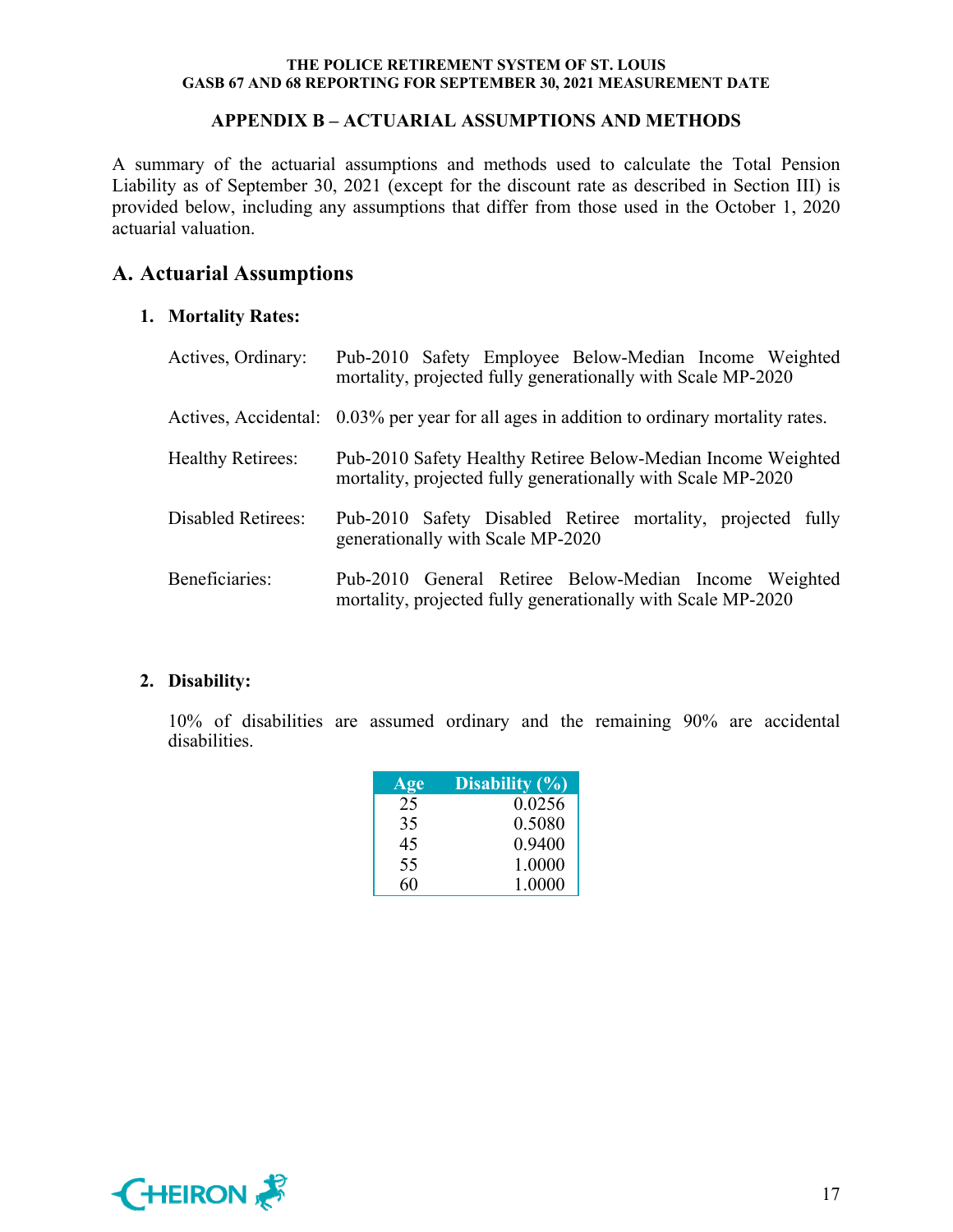# **APPENDIX B – ACTUARIAL ASSUMPTIONS AND METHODS**

### **3. Withdrawal Rates before Retirement:**

Service-related rates based on experience; see the table of sample rates.

| <b>Years of</b><br><b>Service</b> | <b>Withdrawal</b> $(\%)$ | <b>Years of</b><br><b>Service</b> | <b>Withdrawal</b><br>$\left( \frac{0}{0} \right)$ |
|-----------------------------------|--------------------------|-----------------------------------|---------------------------------------------------|
|                                   | 13.0                     |                                   | 5.0                                               |
|                                   | 12.0                     |                                   | 4.0                                               |
|                                   | 11.0                     |                                   | 3.5                                               |
| 2                                 | 10.0                     |                                   | 3.0                                               |
|                                   | 9.0                      | 12                                | 2.5                                               |
|                                   | 8.0                      | 13                                | 2.0                                               |
|                                   | $7.0\,$                  | 14                                | 1.5                                               |
|                                   | 6.0                      | $15+$                             |                                                   |

## **4. DROP Rates:**

| <b>Years of Service</b> | <b>DROP</b><br>Rate $(\% )$ |
|-------------------------|-----------------------------|
| 20                      |                             |
| 21                      | 15                          |
| 22-29                   | 5                           |
|                         |                             |

# **5. Retirement Rates:**

| <b>Years of Service</b> | <b>Retirement</b><br>Rate $(\% )$ |
|-------------------------|-----------------------------------|
| 20                      | 14                                |
| 21                      | 10                                |
| $22 - 23$               |                                   |
| $24 - 26$               |                                   |
| 27-29                   | $\mathcal{D}$                     |
|                         | 35                                |

DROP and retirement rates are additive, so at 30 years of service, the chance of either entering DROP or retirement is 100%. All members are assumed to retire by age 65.

# **6. Marriage**

75% of male active members are assumed to be married and 50% of female active members. The male spouse is assumed to be 3 years older than the female.

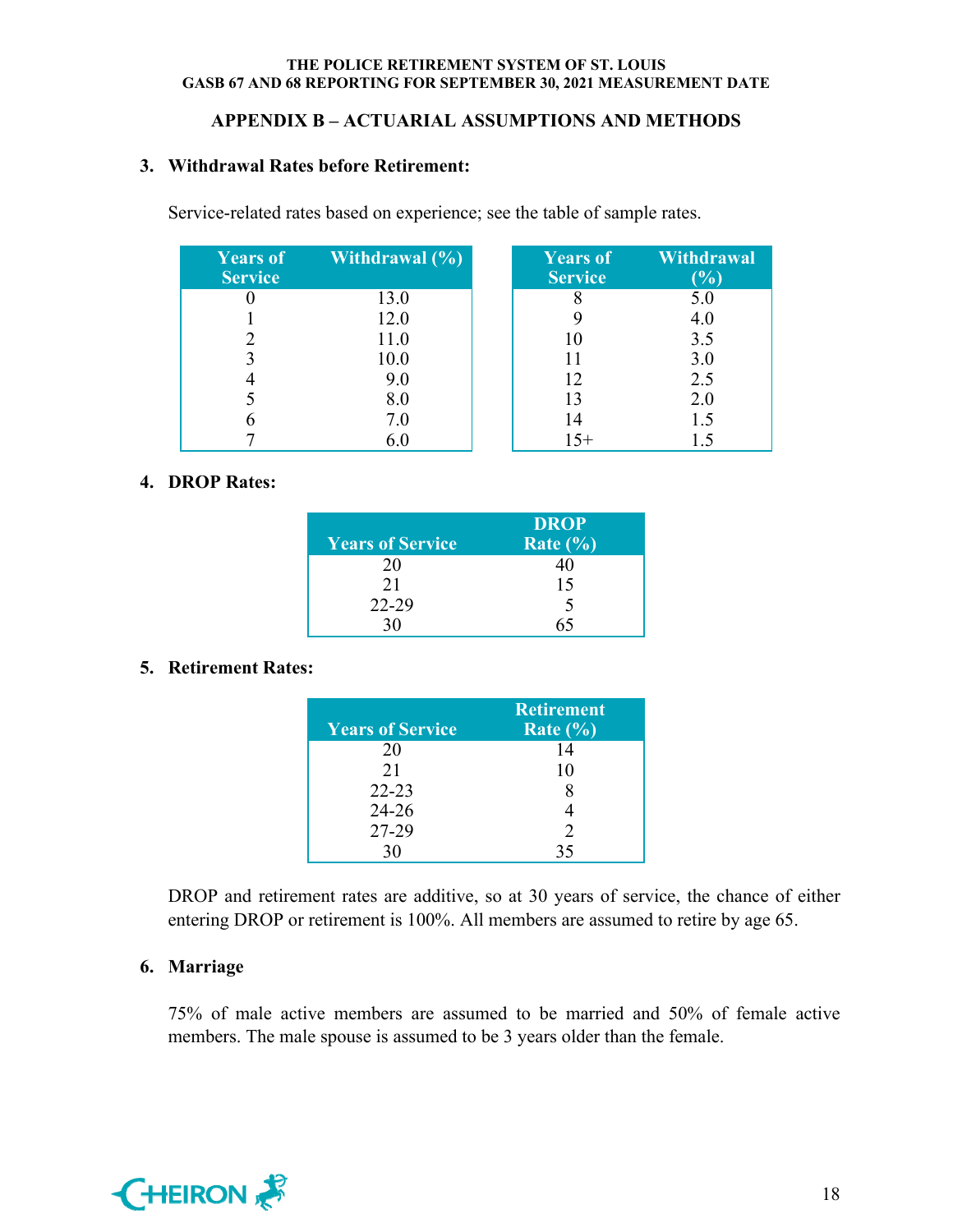# **APPENDIX B – ACTUARIAL ASSUMPTIONS AND METHODS**

# **7. Children**

Each member is assumed to have 1.5 children at retirement, disability, or death; the child is assumed to be 30 years younger than the member and to receive benefits until he or she is 20 years old.

## **8. DROP Participation**

Members participate in DROP based on their completed service; see table for rates

- No disability is assumed while in DROP
- One-third of participants are expected to retire from DROP after four years
- One-third of participants are expected to re-enter the plan after five years in DROP and remain in the plan for two years
- The remaining third of participants are expected to re-enter the plan after five years in DROP and remain in the plan for eight years

### **9. Special Advisor and Consultant Benefits**

Assumed to be paid to all eligible members.

### **10. Form of Payment**

There are no optional forms of payment; automatic survivor benefits are paid to all members.

### **11. Investment Return**

7.00% compounded annually for funding purposes.

### **12. Salary Increases**

 Wage inflation is assumed to be 3.0%. Individual salaries are expected to increase according to the following table which includes wage inflation and promotion.

| <b>Service</b> | <b>Salary Increase (%)</b> |
|----------------|----------------------------|
| $0 - 9$        | 6.25                       |
| $10-19$        | 3.50                       |
| $20+$          | 3.00                       |

# **13. Cost-of-Living Adjustments**

2.5% per year.

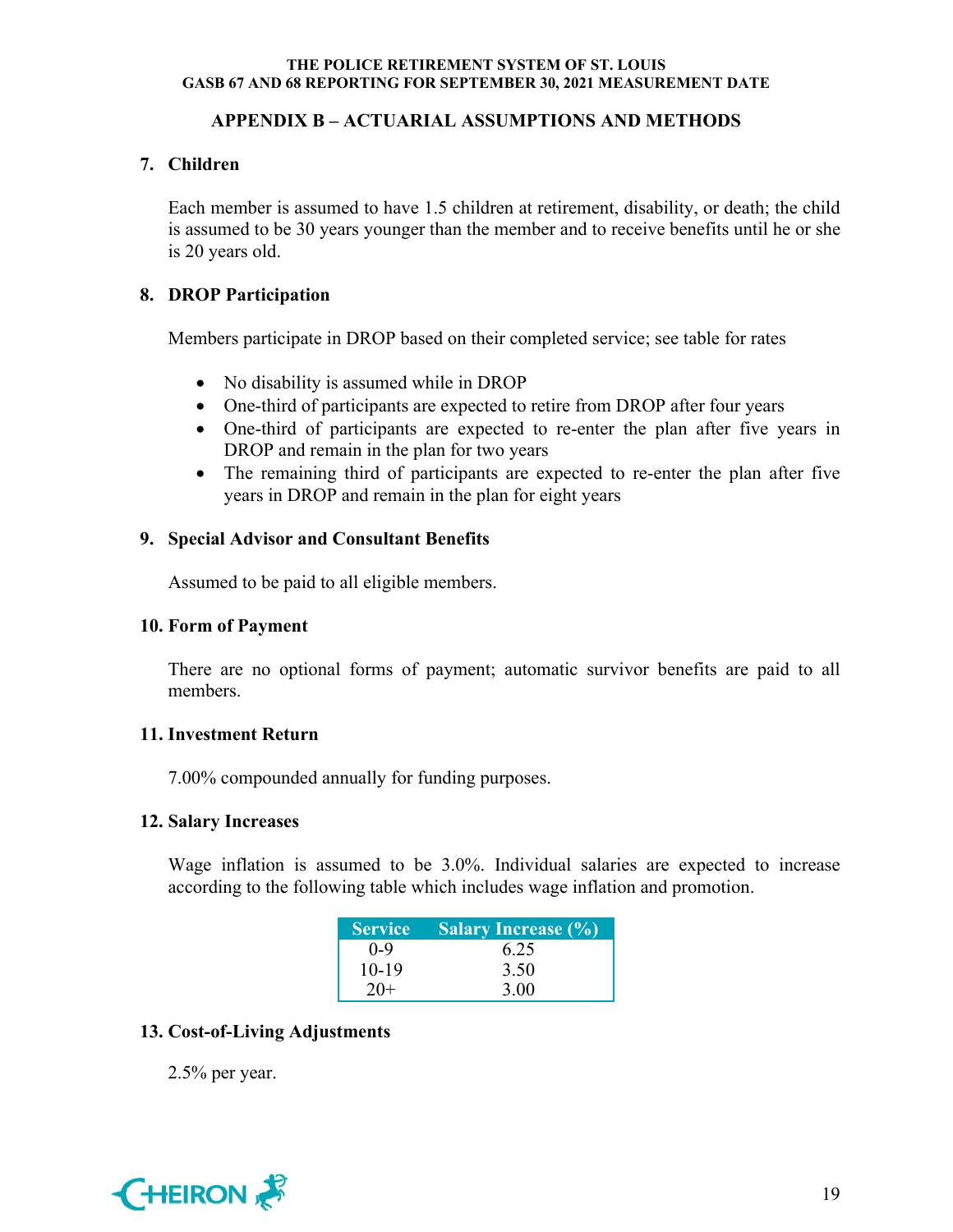### **APPENDIX B – ACTUARIAL ASSUMPTIONS AND METHODS**

#### **14. Expenses**

Prior year actual expenses increased by the assumed inflation rate (2.5%), rounded to the nearest \$1,000.

#### **15. Interest on Member Contributions**

4% per year

### **16. Rationale for actuarial assumptions**

The actuarial assumptions were adopted by the Board of Trustees based upon recommendations made in an actuarial experience study performed by Cheiron covering the years 2015 through 2020 subsequent to the October 1, 2020 valuation. The rationale for such changes is contained in the experience study report presented to the Board on June 23, 2021 and in a discount rate review presented to the Board on September 29, 2021.

#### **17. Changes in Actuarial Assumptions from the October 1, 2020 actuarial valuation**

The mortality, termination, DROP and retirement, investment return, and percent married investment assumptions were changed since the October 1, 2020 actuarial valuation. Please refer to the October 1, 2020 actuarial valuation report for a complete list of prior assumptions.

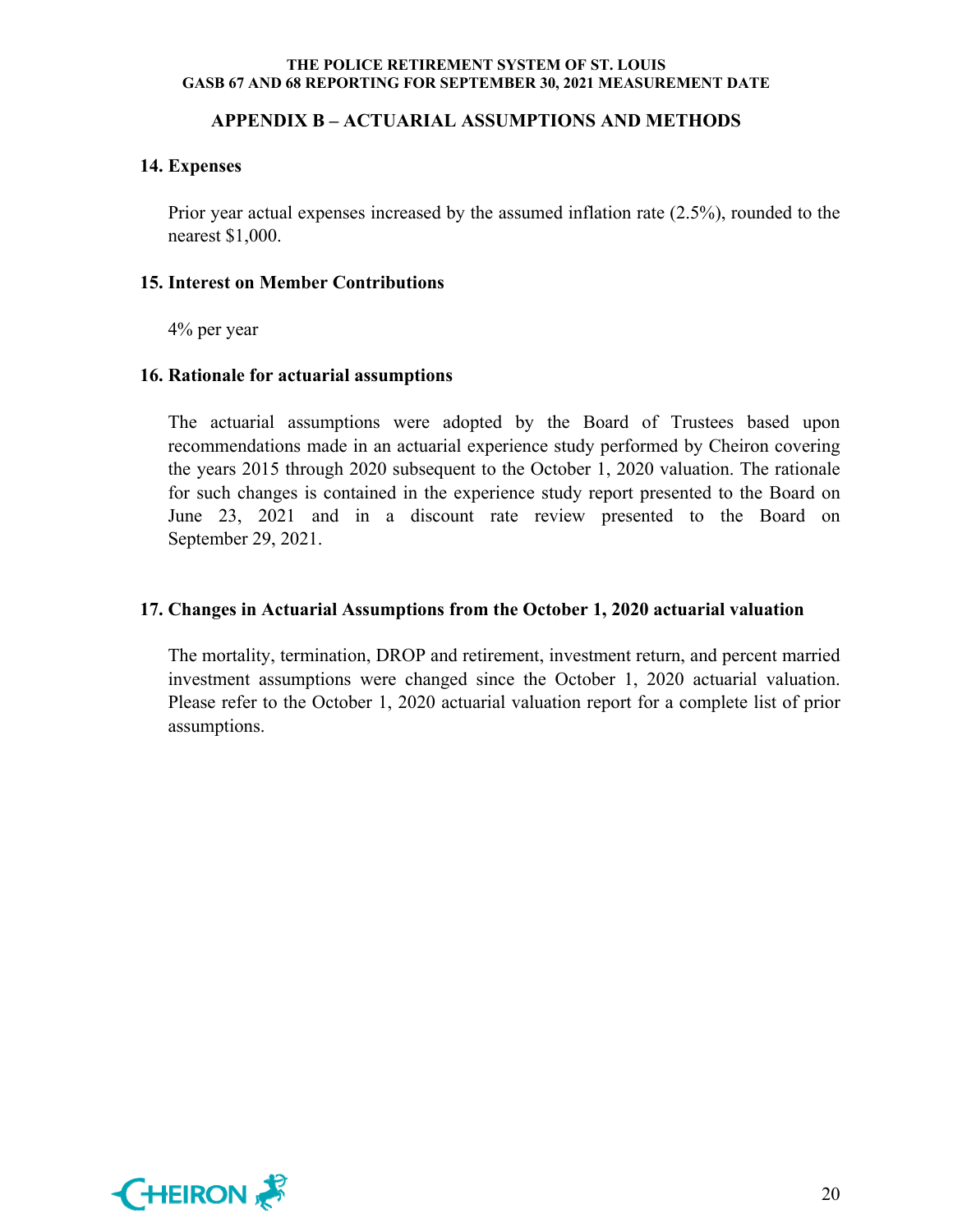# **APPENDIX B – ACTUARIAL ASSUMPTIONS AND METHODS**

# **B. Actuarial Methods**

# **1. Actuarial Value of Assets**

The market value of assets less unrecognized returns in each of the last five years, but no earlier than October 1, 2005. Initial unrecognized return is equal to the difference between the actual market return and expected return on the actuarial value of assets and is recognized over a five-year period. The actuarial value is further adjusted, if necessary, to be within 20% of the market value. The actuarial asset value was initialized at the market value as of October 1, 2005.

# **2. Actuarial Cost Method**

For determining contributions, the cost method used in this valuation is the Aggregate Cost method. Under this method, the difference between the present value of future benefits and the actuarial value of assets is allocated as a level percentage over the future salary of the participants.

There is no actuarial accrued liability with this method. For accounting purposes, the actuarial accrued liability is determined under the entry age normal method.

# **3. Valuation Software**

Cheiron utilizes ProVal, an actuarial valuation software leased from Winklevoss Technologies (WinTech) to calculate liabilities and project benefit payments. We have relied on WinTech as the developer of ProVal. We have reviewed ProVal and have a basic understanding of it and have used ProVal in accordance with its original intended purpose. We have not identified any material inconsistencies in the assumptions or output of ProVal that would affect this actuarial valuation.

Projections in this valuation were developed using P-scan, our proprietary tool for the intended purpose of developing projections. The projections shown in this presentation cover multiple individual scenarios and the variables are not necessarily correlated. We are not aware of any material inconsistencies, unreasonable output resulting from the aggregation of assumptions, material limitations, or known weaknesses that would affect the projections shown in this presentation.

# **4. Changes in Actuarial Methods since the October 1, 2019 actuarial valuation**

None

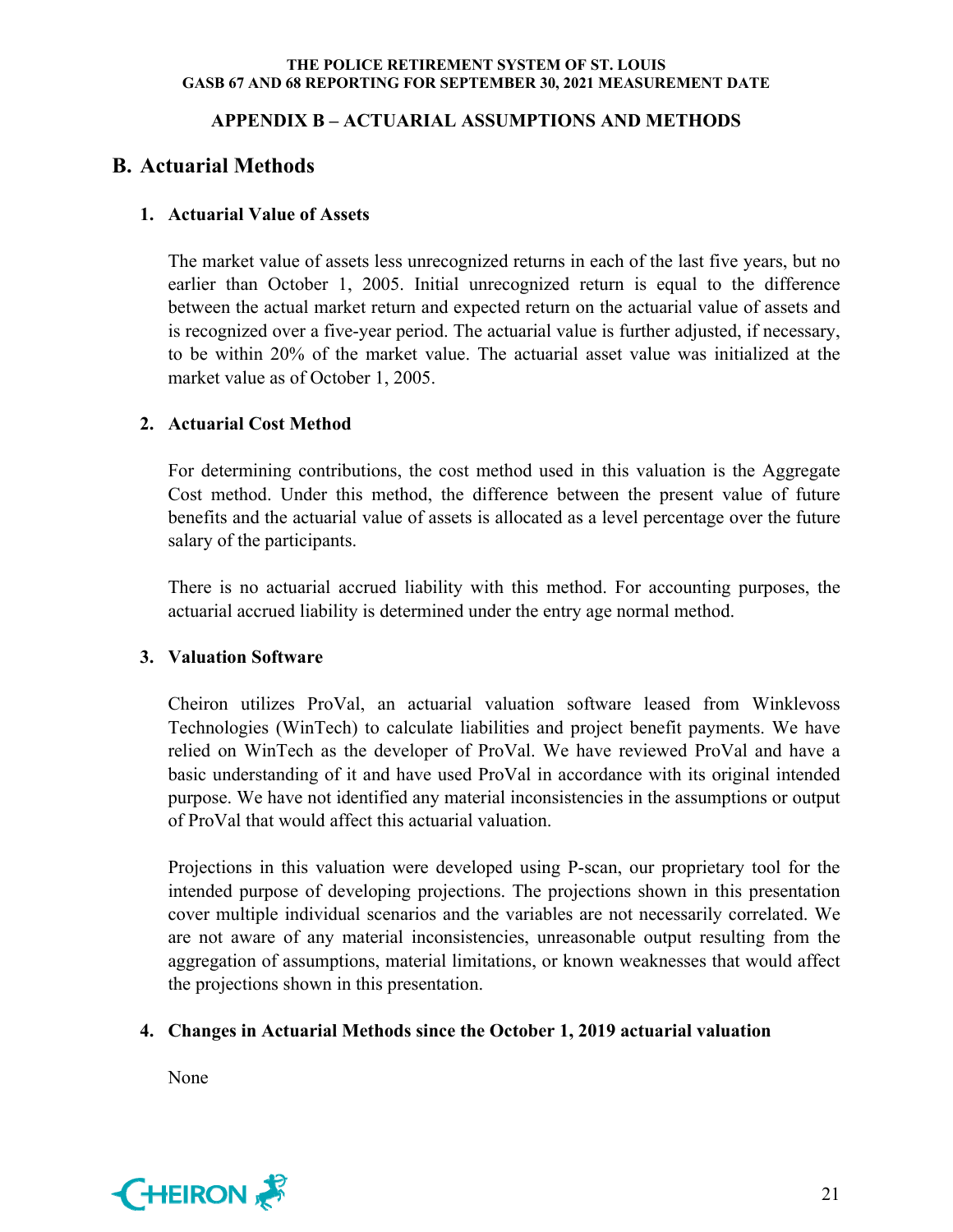# **APPENDIX C – SUMMARY OF PLAN PROVISIONS**

The plan provisions are the same as those summarized in the October 1, 2020 Actuarial Valuation Report.

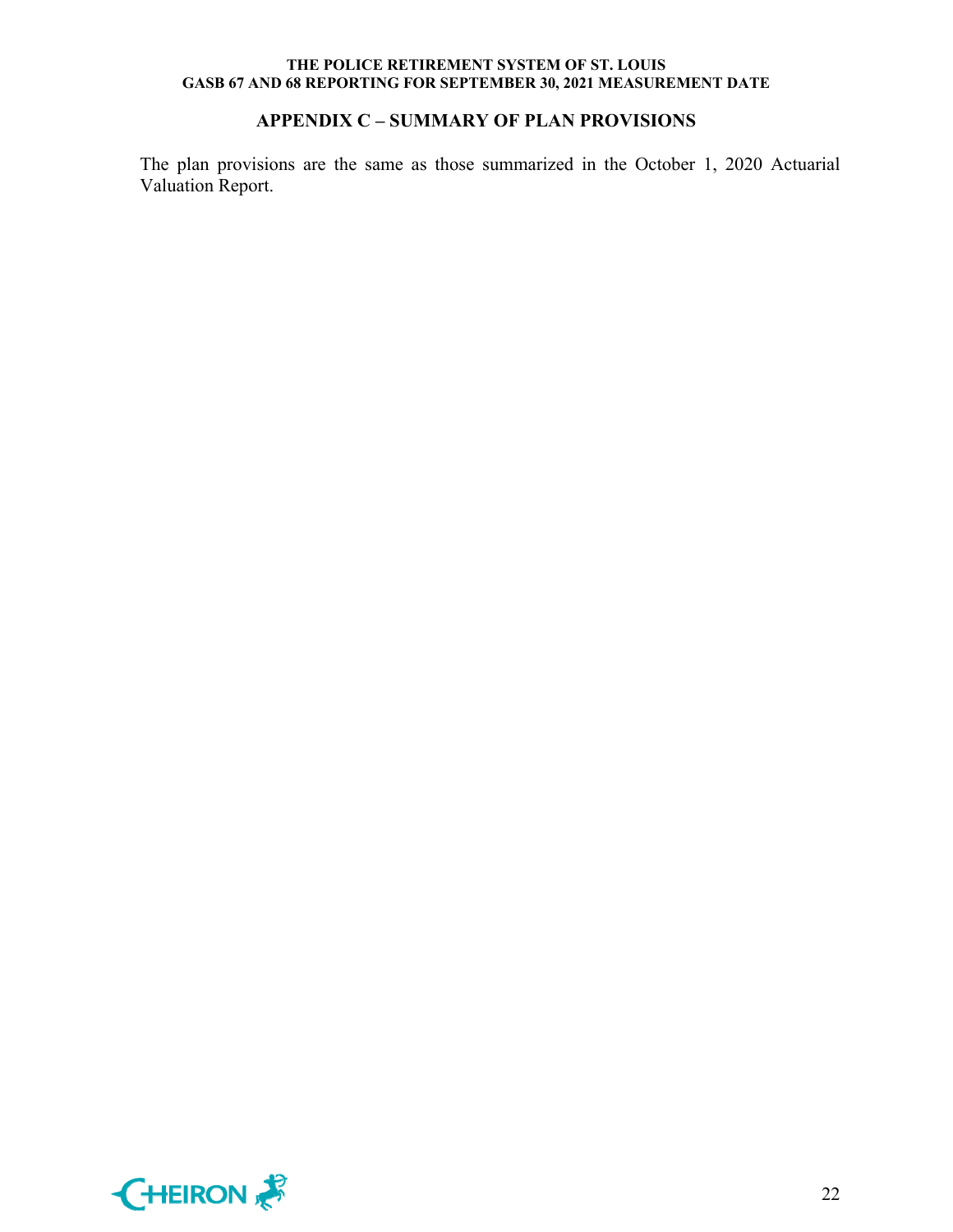| <b>FYE</b> | Projected<br><b>Beginning</b><br><b>Fiduciary Net</b><br><b>Position</b> | <b>Projected</b><br><b>Total</b><br><b>Contributions</b> | <b>Projected</b><br><b>Benefit</b><br><b>Payments</b> | <b>Projected</b><br><b>Administrative</b><br><b>Expense</b> | Projected<br><b>Investment</b><br><b>Earnings</b> | <b>Projected Ending</b><br><b>Fiduciary Net</b><br><b>Position</b> | "Funded"<br><b>Portion of</b><br><b>Benefit</b><br><b>Payments</b> | "Unfunded"<br><b>Portion of</b><br><b>Benefit Payments</b> |
|------------|--------------------------------------------------------------------------|----------------------------------------------------------|-------------------------------------------------------|-------------------------------------------------------------|---------------------------------------------------|--------------------------------------------------------------------|--------------------------------------------------------------------|------------------------------------------------------------|
| 2021       | 798,650,278                                                              | 38,737,118                                               | 71,382,914                                            | 1,423,896                                                   | 167,232,266                                       | 931,812,852                                                        | 71,382,914                                                         |                                                            |
| 2022       | 931,812,852                                                              | 41,738,174                                               | 75,794,232                                            | 1,386,997                                                   | 64,007,373                                        | 960, 377, 169                                                      | 75,794,232                                                         | $\theta$                                                   |
| 2023       | 960, 377, 169                                                            | 38,529,472                                               | 76,658,073                                            | 1,344,314                                                   | 65,868,216                                        | 986,772,470                                                        | 76,658,073                                                         | $\theta$                                                   |
| 2024       | 986,772,470                                                              | 35,024,342                                               | 80,015,351                                            | 1,283,887                                                   | 67,481,844                                        | 1,007,979,418                                                      | 80,015,351                                                         | $\theta$                                                   |
| 2025       | 1,007,979,418                                                            | 30,763,403                                               | 81,757,075                                            | 1,233,245                                                   | 68,761,533                                        | 1,024,514,034                                                      | 81,757,075                                                         | $\theta$                                                   |
| 2026       | 1,024,514,034                                                            | 26,693,647                                               | 83,754,503                                            | 1,203,741                                                   | 69,711,212                                        | 1,035,960,648                                                      | 83,754,503                                                         | $\theta$                                                   |
| 2027       | 1,035,960,648                                                            | 25,332,781                                               | 84,092,532                                            | 1,174,676                                                   | 70,455,019                                        | 1,046,481,241                                                      | 84,092,532                                                         | $\Omega$                                                   |
| 2028       | 1,046,481,241                                                            | 23,642,597                                               | 87,479,031                                            | 1,112,641                                                   | 71,018,916                                        | 1,052,551,082                                                      | 87,479,031                                                         | $\Omega$                                                   |
| 2029       | 1,052,551,082                                                            | 22,659,584                                               | 89,501,037                                            | 1,085,665                                                   | 71,341,337                                        | 1,055,965,301                                                      | 89,501,037                                                         | $\theta$                                                   |
| 2030       | 1,055,965,301                                                            | 20,942,136                                               | 90,036,310                                            | 1,005,830                                                   | 71,505,567                                        | 1,057,370,864                                                      | 90,036,310                                                         | $\theta$                                                   |
| 2031       | 1,057,370,864                                                            | 19,680,391                                               | 91,027,872                                            | 955,722                                                     | 71,528,149                                        | 1,056,595,810                                                      | 91,027,872                                                         | $\theta$                                                   |
| 2032       | 1,056,595,810                                                            | 18,698,117                                               | 90,829,068                                            | 921,857                                                     | 71,448,102                                        | 1,054,991,104                                                      | 90,829,068                                                         | $\theta$                                                   |
| 2033       | 1,054,991,104                                                            | 17,893,132                                               | 91,757,019                                            | 888,338                                                     | 71,277,299                                        | 1,051,516,177                                                      | 91,757,019                                                         | $\theta$                                                   |
| 2034       | 1,051,516,177                                                            | 17,117,582                                               | 91,710,756                                            | 861,435                                                     | 71,009,887                                        | 1,047,071,456                                                      | 91,710,756                                                         | $\theta$                                                   |
| 2035       | 1,047,071,456                                                            | 16,560,402                                               | 90,319,335                                            | 842,097                                                     | 70,728,126                                        | 1,043,198,552                                                      | 90,319,335                                                         | $\Omega$                                                   |
| 2036       | 1,043,198,552                                                            | 15,834,490                                               | 92,439,395                                            | 813,567                                                     | 70,360,080                                        | 1,036,140,160                                                      | 92,439,395                                                         | $\theta$                                                   |
| 2037       | 1,036,140,160                                                            | 15,167,972                                               | 92,791,997                                            | 798,315                                                     | 69,831,452                                        | 1,027,549,271                                                      | 92,791,997                                                         | $\theta$                                                   |
| 2038       | 1,027,549,271                                                            | 14,062,757                                               | 91,496,597                                            | 753,477                                                     | 69,238,176                                        | 1,018,600,130                                                      | 91,496,597                                                         | $\theta$                                                   |
| 2039       | 1,018,600,130                                                            | 13,193,998                                               | 92,783,518                                            | 720,925                                                     | 68,538,684                                        | 1,006,828,370                                                      | 92,783,518                                                         | $\theta$                                                   |
| 2040       | 1,006,828,370                                                            | 11,909,156                                               | 94,083,158                                            | 663,780                                                     | 67,627,700                                        | 991,618,287                                                        | 94,083,158                                                         | $\theta$                                                   |
| 2041       | 991,618,287                                                              | 10,208,314                                               | 93,863,454                                            | 568,842                                                     | 66,515,298                                        | 973,909,603                                                        | 93,863,454                                                         | $\Omega$                                                   |
| 2042       | 973,909,603                                                              | 8,778,748                                                | 93,715,570                                            | 490,054                                                     | 65,234,301                                        | 953,717,029                                                        | 93,715,570                                                         | $\Omega$                                                   |
| 2043       | 953,717,029                                                              | 7,845,483                                                | 92,305,875                                            | 440,202                                                     | 63,838,929                                        | 932,655,363                                                        | 92,305,875                                                         | $\theta$                                                   |
| 2044       | 932,655,363                                                              | 7,083,249                                                | 91,482,920                                            | 396,381                                                     | 62,368,209                                        | 910,227,520                                                        | 91,482,920                                                         | $\Omega$                                                   |
| 2045       | 910,227,520                                                              | 6,382,746                                                | 89,103,432                                            | 354,632                                                     | 60,857,467                                        | 888,009,669                                                        | 89,103,432                                                         | $\Omega$                                                   |
| 2046       | 888,009,669                                                              | 5,664,806                                                | 87,404,283                                            | 307,063                                                     | 59,337,616                                        | 865,300,746                                                        | 87,404,283                                                         | $\theta$                                                   |
| 2047       | 865,300,746                                                              | 4,968,197                                                | 86,389,343                                            | 264,145                                                     | 57,760,421                                        | 841, 375, 876                                                      | 86,389,343                                                         | $\Omega$                                                   |
| 2048       | 841, 375, 876                                                            | 3,990,394                                                | 85,755,794                                            | 214,129                                                     | 56,075,556                                        | 815,471,903                                                        | 85,755,794                                                         | $\Omega$                                                   |
| 2049       | 815,471,903                                                              | 2,999,831                                                | 83,928,108                                            | 164,130                                                     | 54,292,802                                        | 788,672,299                                                        | 83,928,108                                                         | $\boldsymbol{0}$                                           |
| 2050       | 788,672,299                                                              | 2,066,999                                                | 83,041,366                                            | 110,258                                                     | 52,417,098                                        | 760,004,773                                                        | 83,041,366                                                         | $\boldsymbol{0}$                                           |

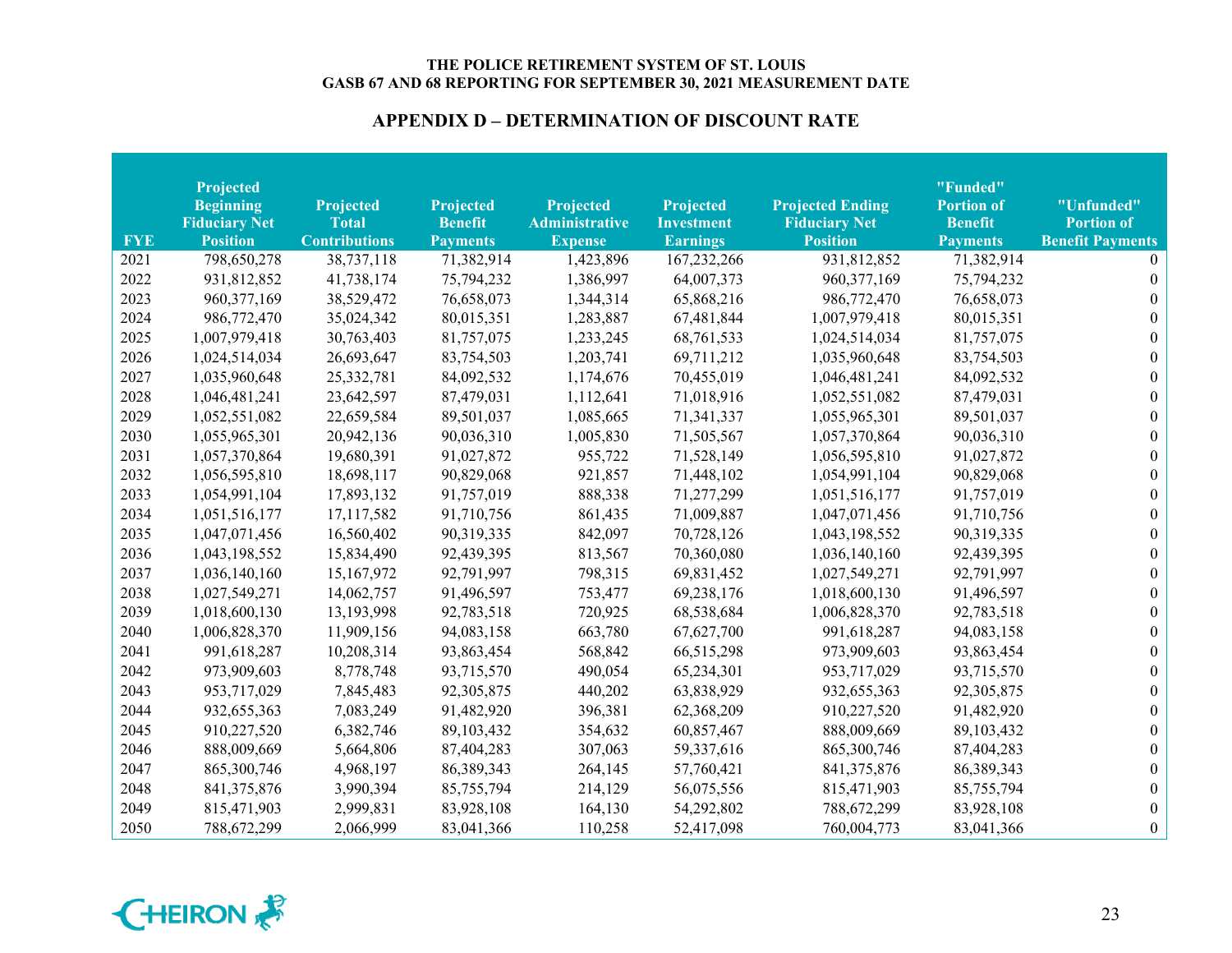| <b>FYE</b> | Projected<br><b>Beginning</b><br><b>Fiduciary Net</b><br><b>Position</b> | <b>Projected</b><br><b>Total</b><br><b>Contributions</b> | <b>Projected</b><br><b>Benefit</b><br><b>Payments</b> | <b>Projected</b><br><b>Administrative</b><br><b>Expense</b> | Projected<br><b>Investment</b><br><b>Earnings</b> | <b>Projected Ending</b><br><b>Fiduciary Net</b><br><b>Position</b> | "Funded"<br><b>Portion of</b><br><b>Benefit</b><br><b>Payments</b> | "Unfunded"<br><b>Portion of</b><br><b>Benefit Payments</b> |
|------------|--------------------------------------------------------------------------|----------------------------------------------------------|-------------------------------------------------------|-------------------------------------------------------------|---------------------------------------------------|--------------------------------------------------------------------|--------------------------------------------------------------------|------------------------------------------------------------|
| 2051       | 760,004,773                                                              | 1,076,371                                                | 81,926,082                                            | 53,808                                                      | 50,416,602                                        | 729,517,855                                                        | 81,926,082                                                         |                                                            |
| 2052       | 729,517,855                                                              | 316,059                                                  | 80,725,560                                            | $\theta$                                                    | 48,299,516                                        | 697,407,870                                                        | 80,725,560                                                         | $\Omega$                                                   |
| 2053       | 697,407,870                                                              | 230,620                                                  | 79,306,805                                            | $\theta$                                                    | 46,097,694                                        | 664,429,379                                                        | 79,306,805                                                         | $\theta$                                                   |
| 2054       | 664,429,379                                                              | 123,927                                                  | 77,682,353                                            | $\theta$                                                    | 43,841,423                                        | 630,712,377                                                        | 77,682,353                                                         | 0                                                          |
| 2055       | 630,712,377                                                              | 37,026                                                   | 74,746,407                                            | $\boldsymbol{0}$                                            | 41,579,263                                        | 597,582,259                                                        | 74,746,407                                                         | 0                                                          |
| 2056       | 597,582,259                                                              | 28,396                                                   | 72,401,322                                            | $\boldsymbol{0}$                                            | 39,340,547                                        | 564,549,880                                                        | 72,401,322                                                         | 0                                                          |
| 2057       | 564,549,880                                                              | 24,700                                                   | 70,511,629                                            | $\theta$                                                    | 37,093,174                                        | 531,156,125                                                        | 70,511,629                                                         |                                                            |
| 2058       | 531,156,125                                                              | 9,825                                                    | 68,307,846                                            | $\theta$                                                    | 34,830,927                                        | 497,689,030                                                        | 68,307,846                                                         |                                                            |
| 2059       | 497,689,030                                                              | $\boldsymbol{0}$                                         | 65,862,150                                            | $\theta$                                                    | 32,572,044                                        | 464,398,924                                                        | 65,862,150                                                         |                                                            |
| 2060       | 464,398,924                                                              | $\boldsymbol{0}$                                         | 63,616,959                                            | $\theta$                                                    | 30,318,990                                        | 431,100,955                                                        | 63,616,959                                                         | 0                                                          |
| 2061       | 431,100,955                                                              | $\boldsymbol{0}$                                         | 61,346,336                                            | $\boldsymbol{0}$                                            | 28,066,259                                        | 397,820,878                                                        | 61,346,336                                                         | 0                                                          |
| 2062       | 397,820,878                                                              | $\boldsymbol{0}$                                         | 59,053,441                                            | $\boldsymbol{0}$                                            | 25,815,548                                        | 364,582,985                                                        | 59,053,441                                                         | $\Omega$                                                   |
| 2063       | 364,582,985                                                              | $\boldsymbol{0}$                                         | 56,754,241                                            | $\theta$                                                    | 23,568,007                                        | 331,396,751                                                        | 56,754,241                                                         | $\Omega$                                                   |
| 2064       | 331,396,751                                                              | $\boldsymbol{0}$                                         | 54,451,989                                            | $\theta$                                                    | 21,324,186                                        | 298,268,948                                                        | 54,451,989                                                         | 0                                                          |
| 2065       | 298,268,948                                                              | $\boldsymbol{0}$                                         | 52,149,920                                            | $\theta$                                                    | 19,084,450                                        | 265, 203, 478                                                      | 52,149,920                                                         | 0                                                          |
| 2066       | 265,203,478                                                              | $\boldsymbol{0}$                                         | 49,847,989                                            | $\boldsymbol{0}$                                            | 16,849,072                                        | 232,204,561                                                        | 49,847,989                                                         | 0                                                          |
| 2067       | 232,204,561                                                              | $\boldsymbol{0}$                                         | 47,548,595                                            | $\boldsymbol{0}$                                            | 14,618,265                                        | 199,274,231                                                        | 47,548,595                                                         | 0                                                          |
| 2068       | 199,274,231                                                              | $\boldsymbol{0}$                                         | 45,253,972                                            | $\boldsymbol{0}$                                            | 12,392,096                                        | 166,412,355                                                        | 45,253,972                                                         | 0                                                          |
| 2069       | 166,412,355                                                              | $\boldsymbol{0}$                                         | 42,979,867                                            | $\theta$                                                    | 10,170,012                                        | 133,602,500                                                        | 42,979,867                                                         | 0                                                          |
| 2070       | 133,602,500                                                              | $\boldsymbol{0}$                                         | 40,732,174                                            | 0                                                           | 7,950,661                                         | 100,820,986                                                        | 40,732,174                                                         |                                                            |
| 2071       | 100,820,986                                                              | $\boldsymbol{0}$                                         | 38,510,233                                            | 0                                                           | 5,732,407                                         | 68,043,160                                                         | 38,510,233                                                         |                                                            |
| 2072       | 68,043,160                                                               | $\boldsymbol{0}$                                         | 36,316,421                                            | 0                                                           | 3,513,444                                         | 35,240,183                                                         | 36,316,421                                                         |                                                            |
| 2073       | 35,240,183                                                               | $\boldsymbol{0}$                                         | 34,154,882                                            | $\theta$                                                    | 1,291,610                                         | 2,376,912                                                          | 34,154,882                                                         | $\Omega$                                                   |
| 2074       | 2,376,912                                                                | $\boldsymbol{0}$                                         | 32,026,573                                            | 0                                                           | $\theta$                                          | $\theta$                                                           | 2,376,912                                                          | 29,649,662                                                 |
| 2075       | 0                                                                        | $\boldsymbol{0}$                                         | 29,933,325                                            |                                                             |                                                   | $\Omega$                                                           | $\theta$                                                           | 29,933,325                                                 |
| 2076       | 0                                                                        | $\boldsymbol{0}$                                         | 27,877,811                                            |                                                             |                                                   |                                                                    | $\Omega$                                                           | 27,877,811                                                 |
| 2077       | $\theta$                                                                 | $\boldsymbol{0}$                                         | 25,863,806                                            |                                                             |                                                   |                                                                    | $\theta$                                                           | 25,863,806                                                 |
| 2078       | $\theta$                                                                 | $\boldsymbol{0}$                                         | 23,895,878                                            |                                                             |                                                   |                                                                    | $\Omega$                                                           | 23,895,878                                                 |
| 2079       | $\theta$                                                                 | $\boldsymbol{0}$                                         | 21,979,188                                            |                                                             |                                                   |                                                                    | 0                                                                  | 21,979,188                                                 |
| 2080       | $\theta$                                                                 | $\boldsymbol{0}$                                         | 20,119,442                                            | $\theta$                                                    |                                                   |                                                                    | $\theta$                                                           | 20,119,442                                                 |

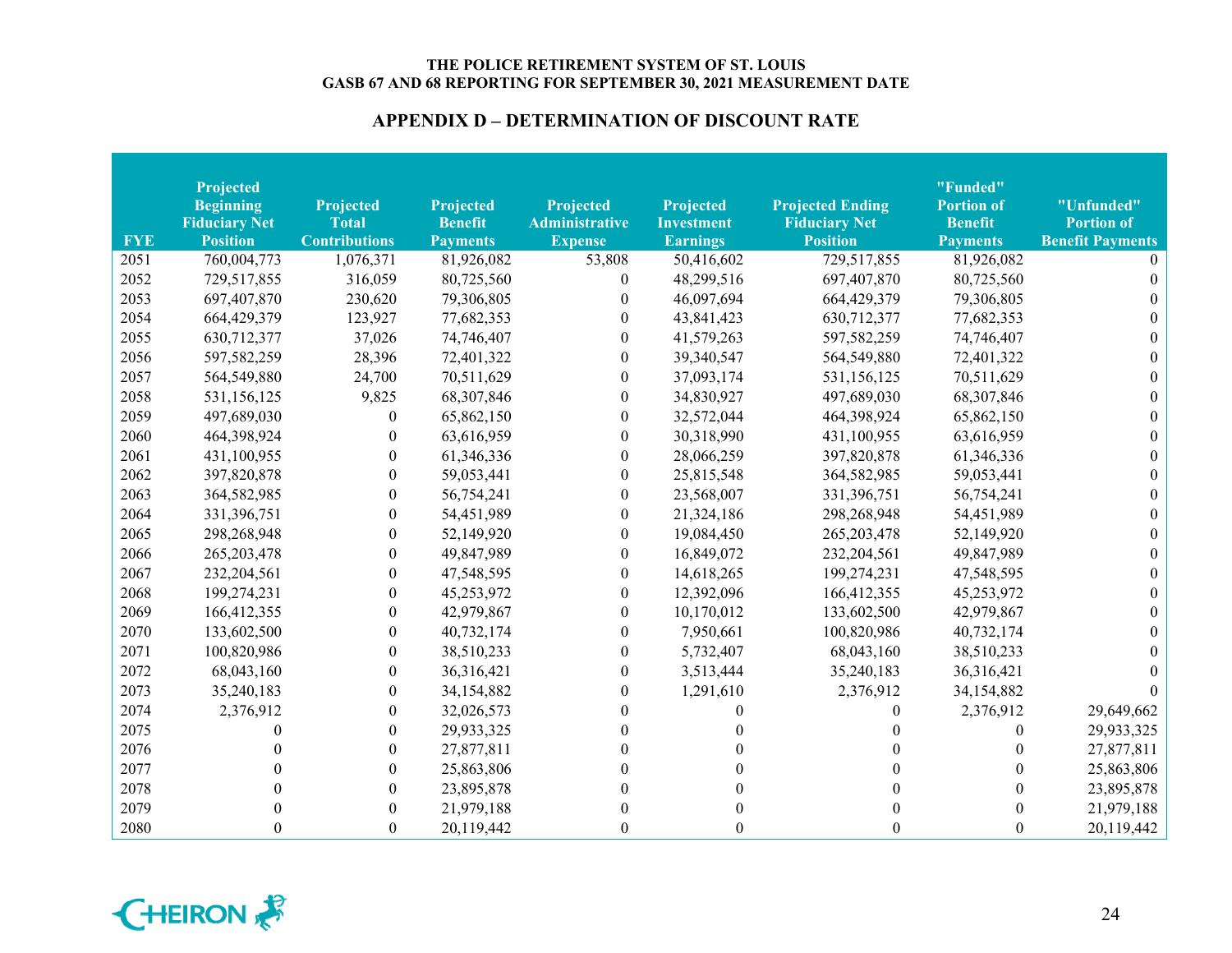| <b>FYE</b> | <b>Projected</b><br><b>Beginning</b><br><b>Fiduciary Net</b><br><b>Position</b> | <b>Projected</b><br><b>Total</b><br><b>Contributions</b> | <b>Projected</b><br><b>Benefit</b><br><b>Payments</b> | <b>Projected</b><br><b>Administrative</b><br><b>Expense</b> | <b>Projected</b><br><b>Investment</b><br><b>Earnings</b> | <b>Projected Ending</b><br><b>Fiduciary Net</b><br><b>Position</b> | "Funded"<br><b>Portion of</b><br><b>Benefit</b><br><b>Payments</b> | "Unfunded"<br><b>Portion of</b><br><b>Benefit Payments</b> |
|------------|---------------------------------------------------------------------------------|----------------------------------------------------------|-------------------------------------------------------|-------------------------------------------------------------|----------------------------------------------------------|--------------------------------------------------------------------|--------------------------------------------------------------------|------------------------------------------------------------|
| 2081       | $\theta$                                                                        | $\overline{0}$                                           | 18,322,206                                            | $\mathbf{0}$                                                | $\theta$                                                 | $\theta$                                                           | $\overline{0}$                                                     | 18,322,206                                                 |
| 2082       | $\theta$                                                                        | $\boldsymbol{0}$                                         | 16,593,199                                            | $\Omega$                                                    | 0                                                        | $\Omega$                                                           | $\mathbf{0}$                                                       | 16,593,199                                                 |
| 2083       | $\Omega$                                                                        | $\boldsymbol{0}$                                         | 14,938,211                                            | 0                                                           |                                                          |                                                                    | $\mathbf{0}$                                                       | 14,938,211                                                 |
| 2084       |                                                                                 | $\boldsymbol{0}$                                         | 13,362,543                                            | 0                                                           |                                                          |                                                                    | $\theta$                                                           | 13,362,543                                                 |
| 2085       |                                                                                 | $\boldsymbol{0}$                                         | 11,871,283                                            | 0                                                           |                                                          |                                                                    | $\mathbf{0}$                                                       | 11,871,283                                                 |
| 2086       |                                                                                 | $\boldsymbol{0}$                                         | 10,469,138                                            | 0                                                           |                                                          |                                                                    | $\theta$                                                           | 10,469,138                                                 |
| 2087       |                                                                                 | $\boldsymbol{0}$                                         | 9,160,167                                             |                                                             |                                                          |                                                                    | $\Omega$                                                           | 9,160,167                                                  |
| 2088       |                                                                                 | $\boldsymbol{0}$                                         | 7,947,638                                             |                                                             |                                                          |                                                                    | $\Omega$                                                           | 7,947,638                                                  |
| 2089       | $\Omega$                                                                        | $\boldsymbol{0}$                                         | 6,833,900                                             |                                                             |                                                          |                                                                    | 0                                                                  | 6,833,900                                                  |
| 2090       | 0                                                                               | $\boldsymbol{0}$                                         | 5,820,112                                             | 0                                                           |                                                          |                                                                    | 0                                                                  | 5,820,112                                                  |
| 2091       | $\Omega$                                                                        | $\boldsymbol{0}$                                         | 4,906,239                                             | 0                                                           |                                                          |                                                                    | $\Omega$                                                           | 4,906,239                                                  |
| 2092       |                                                                                 | $\boldsymbol{0}$                                         | 4,091,060                                             | 0                                                           |                                                          |                                                                    | $\theta$                                                           | 4,091,060                                                  |
| 2093       |                                                                                 | $\boldsymbol{0}$                                         | 3,371,894                                             | 0                                                           |                                                          |                                                                    | $\theta$                                                           | 3,371,894                                                  |
| 2094       | $\mathbf{\Omega}$                                                               | $\boldsymbol{0}$                                         | 2,744,877                                             | 0                                                           |                                                          |                                                                    | 0                                                                  | 2,744,877                                                  |
| 2095       | 0                                                                               | $\boldsymbol{0}$                                         | 2,205,118                                             | 0                                                           |                                                          |                                                                    | 0                                                                  | 2,205,118                                                  |
| 2096       | $\Omega$                                                                        | $\boldsymbol{0}$                                         | 1,746,688                                             | 0                                                           |                                                          |                                                                    | $\theta$                                                           | 1,746,688                                                  |
| 2097       | $\Omega$                                                                        | $\boldsymbol{0}$                                         | 1,362,931                                             | 0                                                           |                                                          |                                                                    | $\Omega$                                                           | 1,362,931                                                  |
| 2098       | $\Omega$                                                                        | $\boldsymbol{0}$                                         | 1,046,607                                             | $\Omega$                                                    |                                                          |                                                                    | $\theta$                                                           | 1,046,607                                                  |
| 2099       |                                                                                 | $\boldsymbol{0}$                                         | 790,133                                               | 0                                                           |                                                          |                                                                    | $\Omega$                                                           | 790,133                                                    |
| 2100       |                                                                                 | $\boldsymbol{0}$                                         | 585,849                                               | 0                                                           |                                                          |                                                                    | 0                                                                  | 585,849                                                    |
| 2101       | 0                                                                               | $\theta$                                                 | 426,187                                               | 0                                                           |                                                          |                                                                    |                                                                    | 426,187                                                    |
| 2102       | 0                                                                               | $\theta$                                                 | 303,896                                               | 0                                                           |                                                          |                                                                    |                                                                    | 303,896                                                    |
| 2103       | 0                                                                               | $\Omega$                                                 | 212,218                                               | 0                                                           |                                                          |                                                                    | 0                                                                  | 212,218                                                    |
| 2104       |                                                                                 | $\theta$                                                 | 145,010                                               | ∩                                                           |                                                          |                                                                    | ∩                                                                  | 145,010                                                    |
| 2105       |                                                                                 | $\theta$                                                 | 96,878                                                | 0                                                           |                                                          |                                                                    |                                                                    | 96,878                                                     |
| 2106       |                                                                                 | $\theta$                                                 | 63,233                                                | 0                                                           |                                                          |                                                                    |                                                                    | 63,233                                                     |
| 2107       |                                                                                 | $\theta$                                                 | 40,301                                                |                                                             |                                                          |                                                                    |                                                                    | 40,301                                                     |
| 2108       | 0                                                                               | $\theta$                                                 | 25,068                                                | 0                                                           |                                                          |                                                                    |                                                                    | 25,068                                                     |
| 2109       | $\boldsymbol{0}$                                                                | $\boldsymbol{0}$                                         | 15,213                                                | $\boldsymbol{0}$                                            | 0                                                        |                                                                    | 0                                                                  | 15,213                                                     |
|            |                                                                                 |                                                          |                                                       |                                                             |                                                          | Discount Rate:                                                     | 7.00%                                                              | 2.26%                                                      |



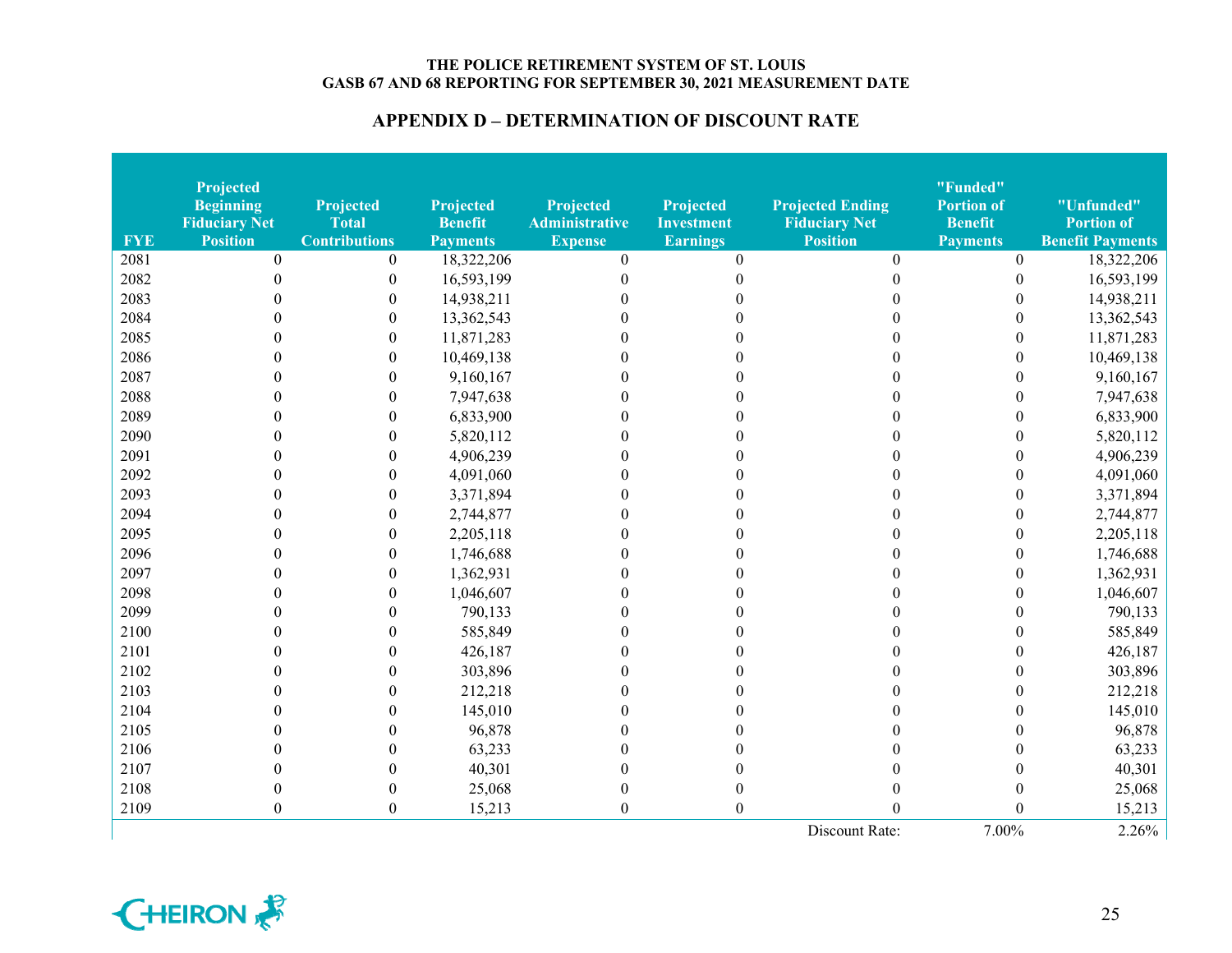| <b>FYE</b> | <b>Projected</b><br><b>Beginning</b><br><b>Fiduciary Net</b><br><b>Position</b> | <b>Projected</b><br>Total<br><b>Contributions</b> | <b>Projected</b><br><b>Benefit</b><br><b>Payments</b> | <b>Projected</b><br><b>Administrative</b><br><b>Expense</b> | <b>Projected</b><br><b>Investment</b><br><b>Earnings</b> | <b>Projected Ending</b><br><b>Fiduciary Net</b><br><b>Position</b> | "Funded"<br><b>Portion of</b><br><b>Benefit</b><br><b>Payments</b> | "Unfunded"<br><b>Portion of</b><br><b>Benefit Payments</b> |
|------------|---------------------------------------------------------------------------------|---------------------------------------------------|-------------------------------------------------------|-------------------------------------------------------------|----------------------------------------------------------|--------------------------------------------------------------------|--------------------------------------------------------------------|------------------------------------------------------------|
|            |                                                                                 |                                                   |                                                       |                                                             |                                                          | Present Value:                                                     | \$1,155,078,745                                                    | 82,458,382                                                 |
|            |                                                                                 |                                                   |                                                       |                                                             |                                                          | Total Present Value:                                               |                                                                    | \$1,271,658,740                                            |
|            |                                                                                 |                                                   |                                                       |                                                             |                                                          | <b>GASB</b> Discount Rate:                                         |                                                                    | $6.33\%$                                                   |
|            |                                                                                 |                                                   |                                                       |                                                             |                                                          |                                                                    |                                                                    |                                                            |

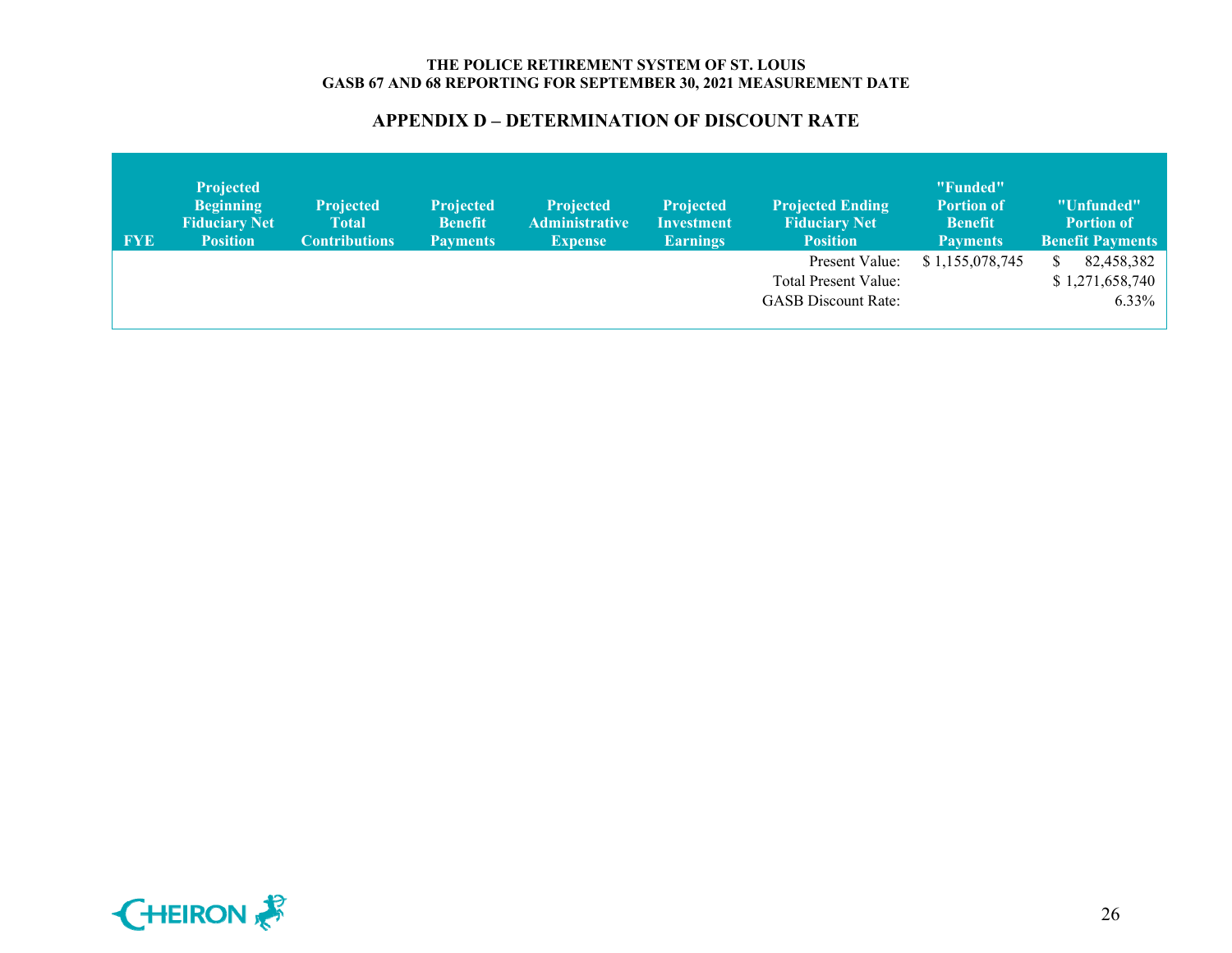### **APPENDIX E – GLOSSARY OF TERMS**

#### **1. Actuarially Determined Contribution**

A target or recommended contribution for the reporting period, determined in conformity with Actuarial Standards of Practice based on the most recent measurement available when the contribution for the reporting period was adopted.

#### **2. Actuarial Valuation Date**

The date as of which an actuarial valuation is performed. This date may be up to 24 months prior to the measurement date and up to 30 months prior to the employer's reporting date.

#### **3. Deferred Inflow of Resources**

An acquisition of net assets by a government employer that is applicable to a future reporting period. In the context of GASB 68, these are experience gains on the Total Pension Liability, assumption changes reducing the Total Pension Liability, or investment gains that are recognized in future reporting periods.

### **4. Deferred Outflow of Resources**

A consumption of net assets by a government employer that is applicable to a future reporting period. In the context of GASB 68, these are experience losses on the Total Pension Liability, assumption changes increasing the Total Pension Liability, or investment losses that are recognized in future reporting periods.

### **5. Entry Age Actuarial Cost Method**

The actuarial cost method required for GASB 67 and 68 calculations. Under this method, the actuarial present value of the projected benefits of each individual included in an actuarial valuation is allocated on a level basis over the earnings of the individual between entry age and assumed exit ages. The portion of this actuarial present value allocated to a valuation year is called the Service Cost. The portion of this actuarial present value not provided for at a valuation date by the actuarial present value of future service costs is called the Total Pension Liability.

### **6. Measurement Date**

The date as of which the Total Pension Liability and Plan Fiduciary Net Position are measured. The Total Pension Liability may be projected from the Actuarial Valuation Date to the Measurement Date. The Measurement Date must be the same as the Reporting Date for the plan.

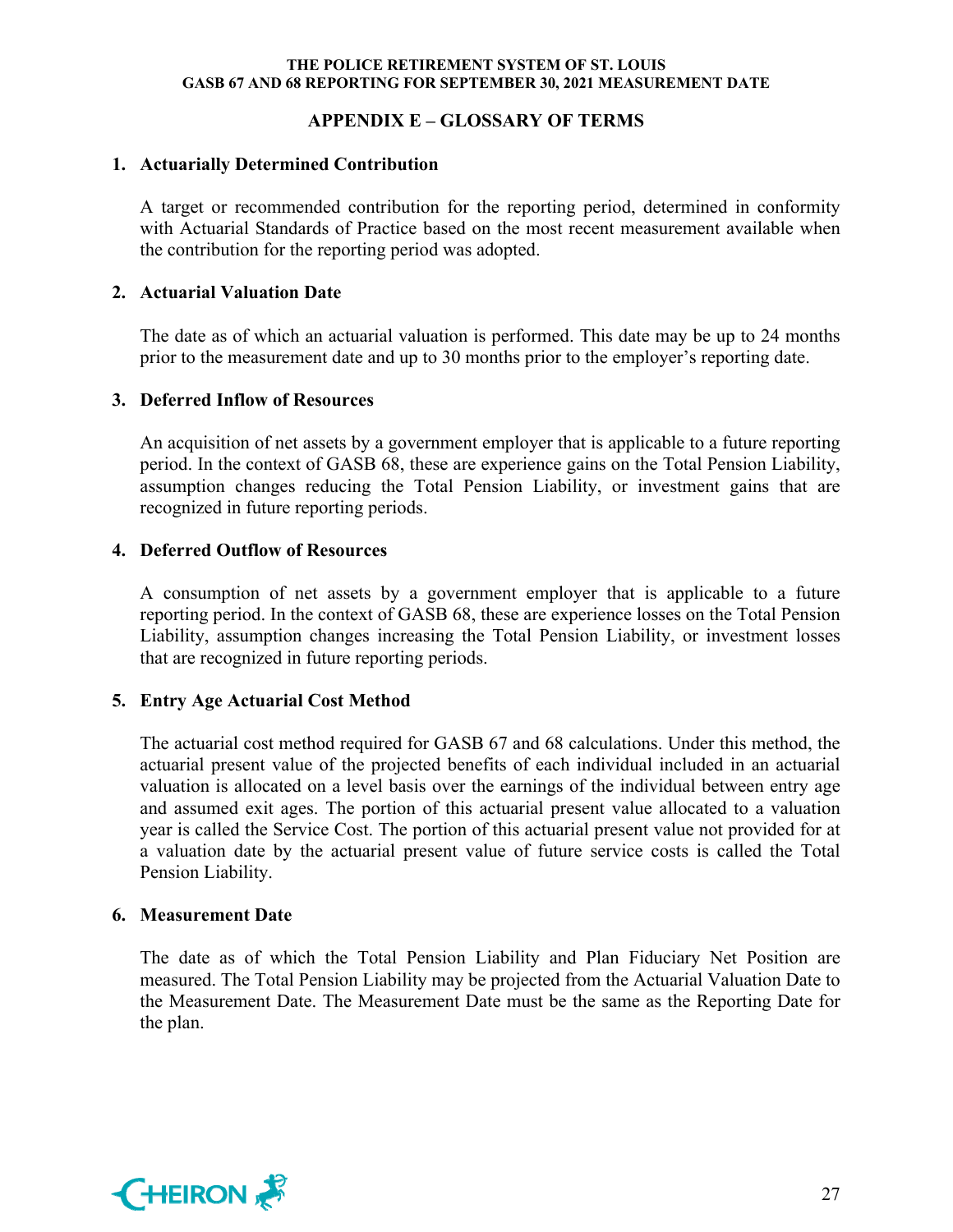### **APPENDIX E – GLOSSARY OF TERMS**

#### **7. Net Pension Liability**

The liability of employers and nonemployer contributing entities for employees for benefits provided through a defined benefit pension plan. It is calculated as the Total Pension Liability less the Plan Fiduciary Net Position.

#### **8. Plan Fiduciary Net Position**

The fair or market value of assets.

## **9. Reporting Date**

The last day of the plan or employer's fiscal year.

#### **10. Service Cost**

The portion of the actuarial present value of projected benefit payments that is attributed to the current period of employee service in conformity with the requirements of GASB 67 and 68. The Service Cost is the normal cost calculated under the entry age actuarial cost method.

#### **11. Total Pension Liability**

The portion of the actuarial present value of projected benefit payments that is attributed to past periods of employee service in conformity with the requirements of GASB 67 and 68. The Total Pension Liability is the actuarial liability calculated under the entry age actuarial cost method. This measurement generally is not appropriate for estimating the cost to settle the Plan's liabilities.